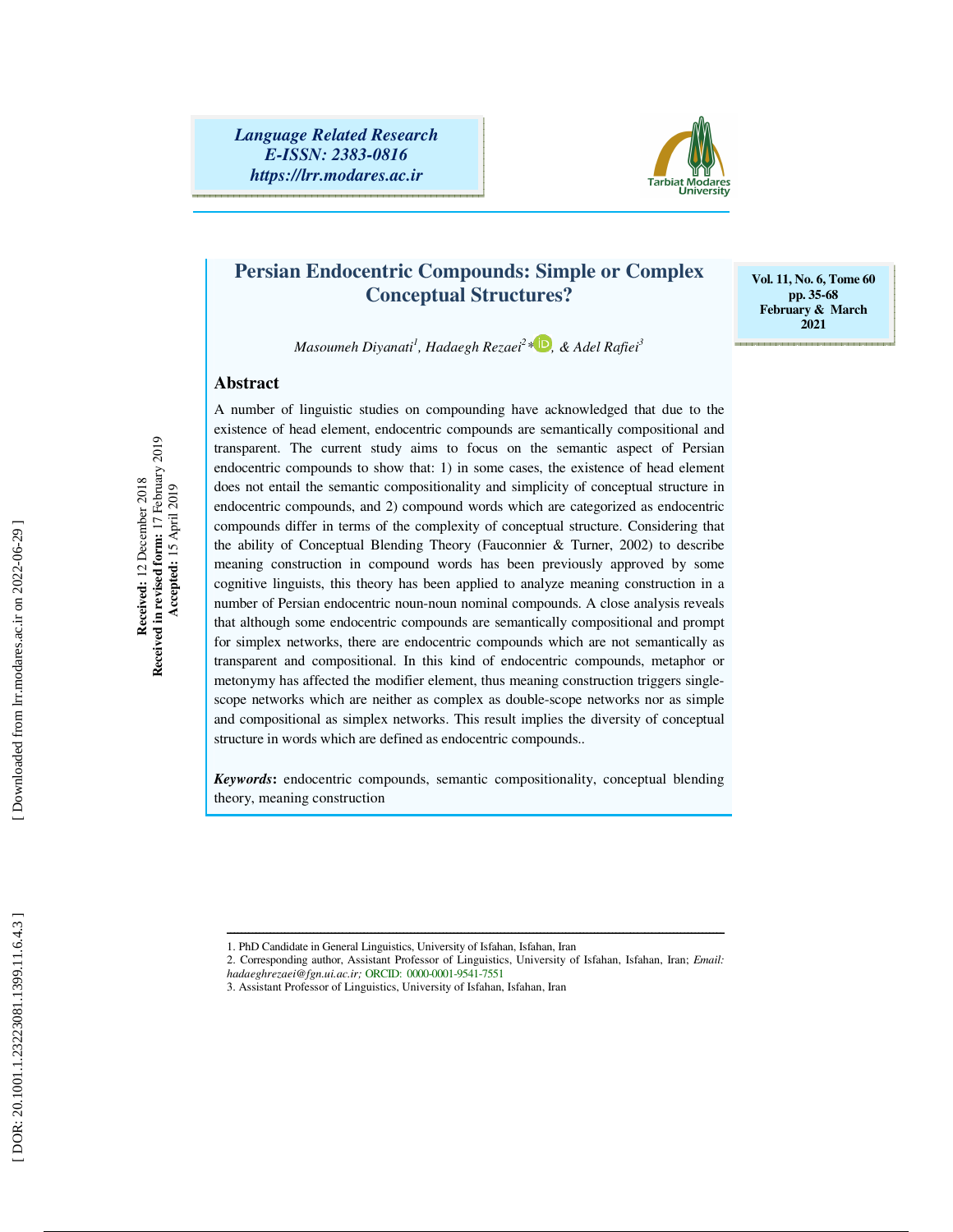*Language Related Research 11(6), (February & March, 2021) 35-68*

## **1. Introduction**

Compounding is a common word-formation process almost in all languages (Dressler, 2006: 23), for forming new lexical units by merging two or more pre-existing lexical units. Based on the most pervasive and traditional semantic categorization of compound words, as proposed by Bloomfield (1933), there are two main groups of compounds, namely endocentric and exocentric compounds. In endocentric compounds, one of the constituents plays the role of head and a hyponymic relation is observable between the compound and the head element. Numerous prior studies have acknowledged that, due to the existence of head element, the semantics of endocentric compounds is transparent and compositional. However, no study has been made yet to specify whether the presence of head element leads necessarily to the semantic simplicity of conceptual structure in endocentric compounds.

Given that conceptual blending theory can account for the meaning construction process of compound words (cf. Coulson, 2001; Fauconnier & Tuner, 2003; Benczes, 2006; Schmid, 2011), the current study applies the network model of conceptual blending to explore the semantics of Persian noun-noun nominal compounds in order to show that: 1) in some cases, the existence of head element does not entail the semantic compositionality and simplicity of conceptual structure in endocentric compounds, and 2) compound words which are categorized as endocentric compounds differ in terms of the complexity of conceptual structure.

### **2. Literature Review**

The semantics of compounds has been one of the most challenging aspects of compound words being investigated in numerous studies. These studies cover many areas of investigation including semantic transparency and opacity (e.g., Afrashi, 2000; Sabzevari, 2013; MirEmadi & Majidi, 2007), headedness and the position of head (e.g., Tabatabaei, 2004; Khabbaz, 2008), the relation between constituents (e.g., Tabatabaei, 2013; Sabzevari, 2012, 2018), and the role of metaphor (or metonymy) in the meaning of compounds (e.g., Estaji & Ghanun, 2009; Torabian, 2013).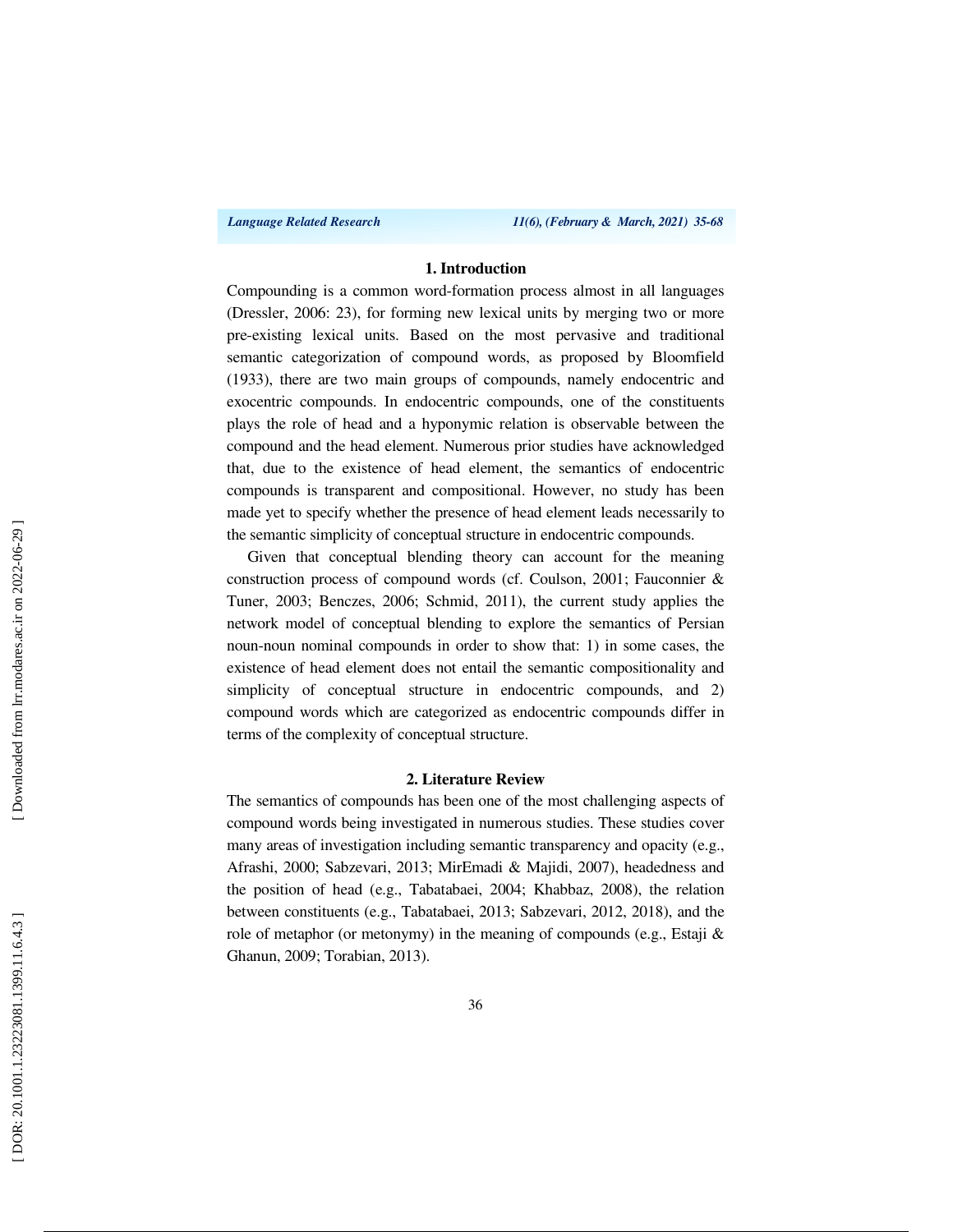*Persian Endocentric Compounds … Masoumeh Diyanati et. all.* 

Besides, through the development of conceptual blending theory, several studies have analyzed compound words within the integration network model of conceptual blending (e.g., Turner & Fauconnier, 1995; Sweetser, 1999; Coulson, 2001; Fauconnier & Turner, 2003; Benczes, 2006).

### **3. Methodology**

To the aim of collecting noun-noun nominal compounds in Persian, *Sokhan Comprehensive Dictionary* (2003) was consulted and a total number of 694 compounds were extracted from the dictionary. As a next step, endocentric compounds were taken out from the collected data (a number of 372 endocentric compounds) and the possible action of metaphor and/or metonymy upon their meaning was examined. This procedure led to 216 nonmetaphorical and non-metonymical compounds, 137 compounds with metonymical modifier, and 19 words with metaphorical modifier. Following this, considering the frequency of identified patterns, we randomly analyzed a number of compounds from each pattern based on the network model of conceptual blending theory.

#### **4. Results and Discussion**

The blend analysis of Persian endocentric nominal compounds reveals that, besides semantically compositional endocentric compounds, such as *âb-anbâr*, which trigger simplex network and their modifier is linked through a role-tovalue relation to their head element, there are several endocentric compounds that show a slightly more complex conceptual structure. In the meaning construction of non-compositional endocentric compounds, such as *taxte-sang* and *sofre-mâhi*, while the input space corresponded to the head element contributes literally to the blended space, the input space corresponded to the modifier is projected metaphorically or metonymically. This group of endocentric compounds prompt for single-scope networks which are neither as complex as double-scope networks nor as simple as simplex networks.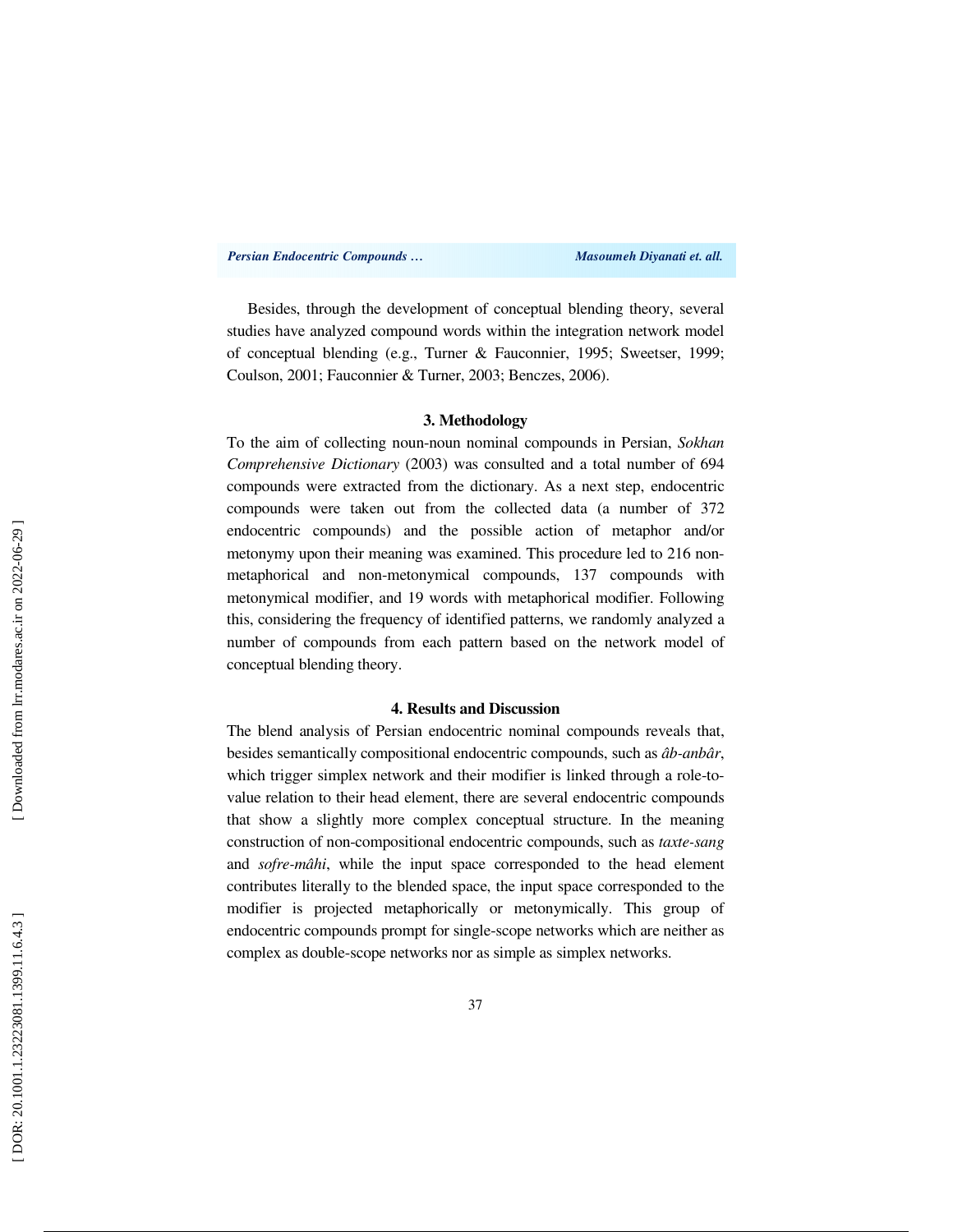*Language Related Research 11(6), (February & March, 2021) 35-68*

### **5. Conclusion**

The current study found that the existence of head element does not necessarily guarantee the semantic simplicity and compositionality of endocentric compounds. In a number of cases, metaphor or metonymy acts upon the modifier element of endocentric compounds, therefore the meaning construction triggers single-scope networks which are not as simplex and compositional as simplex networks. In other words, not all endocentric compounds are semantically simple and compositional. Instead, there are several endocentric compounds that are not fully compositional, that is, they have a slightly more complex conceptual structure. This implies that drawing a strict boundary between endocentric and exocentric compounds, based on compositionality and semantic transparency, is not reasonable, because there are endocentric compounds which, like exocentric compounds, are metaphorical or metonymical. This study suggests a continuum to show different degrees of complexity of compounds. While non-metaphorical and non-metonymical endocentric compounds lie at the one end of the hypothetical continuum, endocentric compounds with metaphorical or metonymical modifier are nearer to the other end of the continuum where compounds with metaphor- and/or metonymy-based head and modifier lie.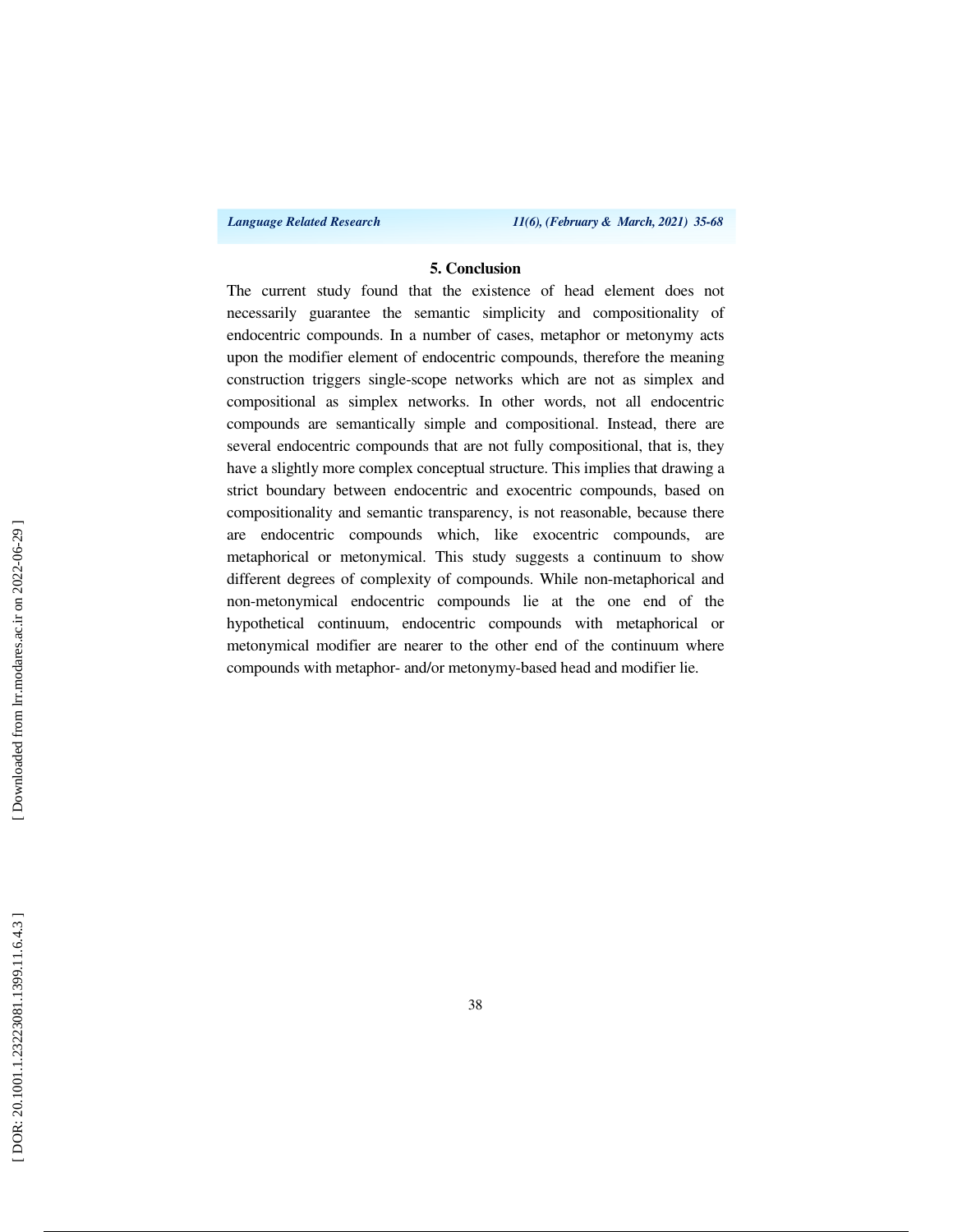دوماهنامة علمي- پژوهشي دا ۱، ش1 (پیاپی ٦٠) بهمن و اسفند ١٣٩٩، صص1٥-٦٨

> واژههاي مركب درونمركز زبان فارسي: ساختهاي مفهومي ساده يا پيچيده؟

> > معصومه د**يانت**ى ٰ، حدائق رضائى'<sup>\*</sup> ، عادل رفيعى<sup>۳</sup>

. دانشجوي دكتري زبانشناسي همگاني دانشگاه اصفهان، اصفهان، ايران. 1 . استاديار گروه زبانشناسي دانشگاه اصفهان، اصفهان، ايران. 2 . استاديار گروه زبانشناسي دانشگاه اصفهان، اصفهان، ايران. 3

دريافت: 21/9/ 97 پذيرش: 26/ 01/ 98

### چكيده

در تعدادي از پژوهش هاي زبانشناختيِ متمركز بر واژههاي مركب ايـن مسـئله اذعـان شـده اسـت كـه واژه هـاي مركب درونمركز بهدليل وجود عنصـر هسـته تركيـب پذيرنـد و شـفافيت معنـايي دارنـد. بـا مفـروض قـرار دادن ادعاي فوق، پژوهش حاضر بر آن است تا با تمركز بـر بعـد معنـايي واژه هـاي مركـب درون مركـز زبـان فارسـي نشان دهد كه چگونه در برخي از واژههاي مركب درونمركز وجود عنصر هسته الزامـاً بـه معنـي تركيـب پـذ يري معنايي و سادگي سـاختار مفهـومي ايـن واژه هـا نيسـت و واژه هـاي مركبـي كـه طبـق تعريـف درون مركـز تلقـي ميشود، بهلحاظ پيچيدگي ساختار مفهومي تفاوتهايي با يكديگر دارند. به اين منظور، با اسـتناد بـه ادعـاي برخـي زبان شناسان شناختي مبني بـر قابليـت نظريـة آميختگـي مفهـو مي در تبيـين سـاخت معنـاي واژه هـاي مركـب، از ابزارها و مفاهيم اين نظريه بهره گرفتهشد و فرايند مفهوم پروري در تعدادي اسم مركـب درون مركـزِ اسـم ـ اسـم زبان فارسي تحليل گرديد. تحليلها نشان ميدهد كه هرچند برخي واژههاي مركـب درون مركـز نمونـه هـاي بـارز تركيبپذيري معنايي هستند و شبكههاي انضمامي ساده را فعال مـيسـازند، واژههـاي مركـب درون،مركـزي نيـز وجود دارند كه به لحاظ معنايي شفاف و تركيبپذير نيستند. در اين واژهها عليرغم وجود عنصـر هسـته، متـأثر از عملكرد مجاز يا استعارة تصويري بـر روي جـزء توصـيف كننـده، فراينـد سـاخت معنـا شـبكه اي تـك سـاحتي را برميانگيزاند كه هرچند به پيچيـدگي شـبكه هـاي انضـمامي دوسـاحتي نيسـت، سـادگي و تركيـب پـذيري معنـايي شبكههاي ساده را نيز نشان نمي دهد. اين نتيجه تلويحاً مؤيد آن است كـه تمـام واژههـايي كـه بـر مبنـاي تعريـف، درونمركز تشخيص داده ميشوند، ساختار مفهومي يكساني ندارند.

ــــــــــــــــــــــــــــــــــــــــــــــــــــــــــــــــــــــــــــــــــــــــــــــــــــــــــــــــــــــــــــــــــــــــــ واژههاي كليدي: واژههاي مركب درونمركز، تركيبپذيري معنايي، نظريه آميختگي مفهومي، ساخت معنا.

E-mail: hadaeghrezaei@fgn.ui.ac.ir :مقاله مسئول نويسندة\*

اين مقاله برگرفته از پاياننامهٔ دكترى نويسندهٔ اول مقاله در دانشگاه اصفهان است كه تحت حمايت ستاد توسعهٔ علوم و فناوري هاي شناختي نيز بوده است.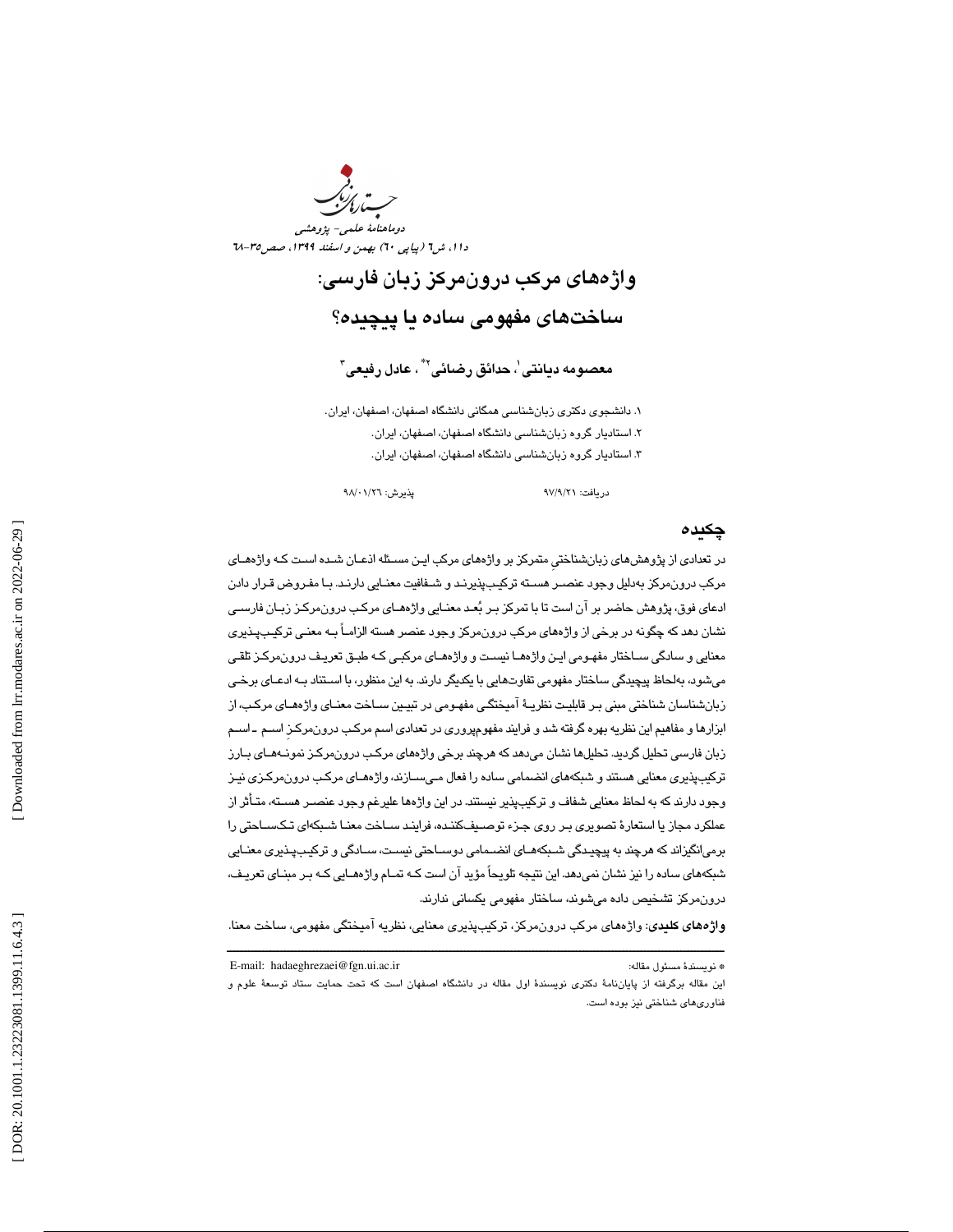می در این درونمركز... التي توسع العامل العامل العامل العامل العامل مركب درونمركز... التي توسع العامل العامل ال<br>**اگه در در این مرکز العامل العامل العامل العامل العامل العامل العامل العامل العامل العامل العامل العامل العامل** 

## . مقدمه 1

يكي از سازوكارهايي كه تقريباً غالب زبانها (23 2006: ,Dressler(، ازجمله زبان فارسي براي بيان مفاهيم جديد بهكار ميگيرند، پيوند دو (يا چند) واحد واژگاني ازقبل موجود و ايجاد واحدهاي مستقل واژگاني جديد است. اين سازوكار كه در اصطلاح زبانشناختي، تركيب ناميده ميشود، عليرغم آنكه در نگاه اول ساده و ملموس بهنظر ميرسد، در ابعاد مختلف پيچيدگيهايي دارد.

در فرايند تركيب، بسته به مقولهٔ دستوري اجزا، مقولهٔ دستوري واژهٔ حاصل و سهم معنايي واحدهاي واژگاني شركتكننده، انواع مختلفي از واژه هاي مركب شكل ميگيرد و براين اساس، يكي از مسائل بحثبرانگيز دربارة بعد معنايي واژههاي مركب، مسئلة انواع معنايي اين واژههاست. يكي از طبقهبندي هاي معنايي شناختهشده و شايد اثرگذار، طبقهبندي واژههاي مركب به دو گروه درونمركز و برونمركز بر مبناي وجود/ فقدان هسته است. طبقهبندياي كه نخستينبار ازسوى بلومفيلد<sup>'</sup> (1933) متأثر از پان<sub>عا</sub>ني<sup>٬</sup> (قرن ٦ قبل از ميلاد) طرح شد 1982 ,Wujastyk(. بر مبناي اين طبقهبندي سنتي، در واژههاي مركب درونمركز معناي كل، ) زيرشمول عنصر هسته است، اما در واژههاي مركب برونمركز معناي كل، زيرشمول هيچيك از عناصرش قرار نميگيرد (1998 ,Fabb(.

در رابطه با بررسی مرکبهای درون،مرکز، اسکالیز و گِوارا<sup>۲</sup> (185 :2006) ادعا میکنند مطالعات گستردهاي دربارة اين نوع تركيبات انجام شده است و بنسز (2014 2013,) نيز اين ادعا را تاييد مىكند. با اين حال، بەنظر مىرسد هنوز ابعادى از واژەهاى مركب درون،مركز، مورد بررسي جدي واقع نشده است. يكي از ابعادي كه بيشتر مغفول واقعشده، بُعد معنايي اين نوع واژههاست. البته سبزواري (1397) تلاش كرده است با بيان انواع روابط معنايي در اسمهاي مركب درونمركز فارسي، انواع تعبير معنايي را در اين واژهها شرح دهد. وي در اين راستا، معني تركيبي يا استنباطي را معنايي معرفي ميكند كه دربرگيرندة دو جزء اسم مركب درونمركز و نوع رابطة معنايي بين آنها باشد. به باور سبزواري (١٣٩٧: ٥١)، «در اسمهاي مركب درونٖمركز معنى، شفاف و استنباطي و تركيبي است»، چون در اين اسـمها با وجود 1 هسته و وابسته و رابطهاي خاص بين آنها، تركيب مفهومي، تركيبي رابطهاي است كه بهسرعت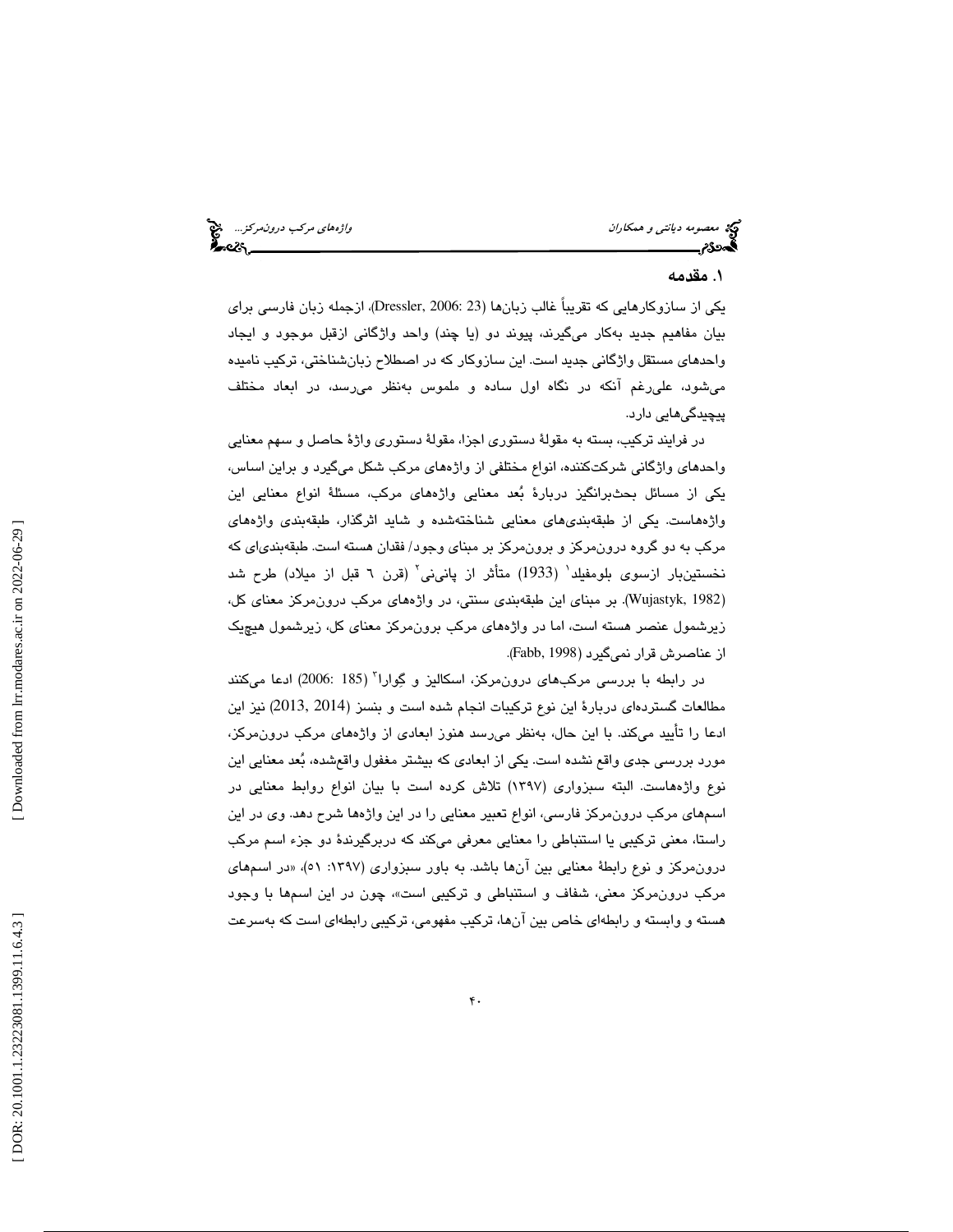معنای آن درک میشود (۱۳۹۷: ٦٥–٦٦). اين نظر دربارهٔ معنای مرکبهای درون،مرکز، در مطالعاتي هم كه صرفاً بر واژههاي درون،مركز متمركز نبودهاند (افراشي، ۱۳۷۸؛ سبزواري، Bloomfield, 1933; Julian, 2002; Gagné & Spalding, 2008; Punske, ؛1386 ي، شقاق ؛1392 2016) بيان شده است. با اين حال هنوز روشن نيست كه آيا وجود عنصر هسته بهمعنى شفافيت معنايي و سادگي مطلق واژههاي مركب درونمركز و درنتيجه نبود پيچيدگي در تحليل اين نوع واژههای مركب است و آيا درونمركز بودن اين واژهها الزاماً سادگي ساختار مفهومي و شفافيت معنايي آنها را تضمين ميكند.

با توجه به مسائل يادشده، پژوهش حاضر تلاش ميكند با تمركز صرف بر واژههاي مركب درونمركز زبان فارسي و مشخصاً اسمهاي مركب اسم ـ اسم نشان دهد كه هرچند عنصر هسته در اين واژهها سهم معنايي روشني در معناي كل دارد، در برخي از اين واژهها معناي كل الزاماً حاصلِ جمع معناي تحتاللفظي هسته و توصيفكننده نيست، بلكه ابعادي از پيچيدگي مفهومي در سهم معنايي عنصر توصيفكننده قابلِ مشاهده است. بهبيان ديگر، نشان داده خواهد شد كه چگونه وجود عنصر هسته در برخي مركبهاي درونمركز ضرورتاً به سادگي ساختار مفهومي آنها منجر نميشود و واژههاي مركب درونمركز بهلحاظ ساختار مفهومي تفاوت هايي با يكديگر دارند. از آنجا كه براي دستيابي به اهداف فوق لازم است بعد معنايي در اين واژهها بررسي شود، از چارچوب شناختي كه محوريت را به ابعاد مفهومي ساختهاي زباني ميدهد، بهره گرفته ميشود و با استناد به ادعاي برخي زبانشناسان شناختي اينكه بر مبني) Fauconnier & Turner, 1995; Coulson, 2001; Fauconnier & Turner, 2003 ) نظرية آميختگي مفهومي قادر است ساخت معنا را در واژههاي مركب تبيين كند، از ابزارها و مفاهيم نظري اين انگارة شناختي كمك گرفته و تلاش ميشود بهسوي هدف مدنظر پژوهش گام برداشته شود. به اين منظور پس از اشاره به برخي مطالعات پيشين دربارة بعد معنايي واژههاي مركب، شرحي كوتاه از تمايز درونمركز ـ برون مركز ارائه ميشود و با معرفي چارچوب نظري برگزيدهشده، ساخت معنا در پنج واژة مركب درونمركز به تفصيل تحليل ميشود و به مواردي كه تحليل مشابه دارند، اشاره ميشود. گفتني است دادههاي تحليلشده در اين پژوهش بر مبناي تعريفي كه بلومفيلد (1933)، فب (1998) و ساير زبانشناسانِ معتقد به اين طبقهبندي، براي واژههاي درون مركز ارائه ميدهند، از فرهنگ سخن استخراج شده است.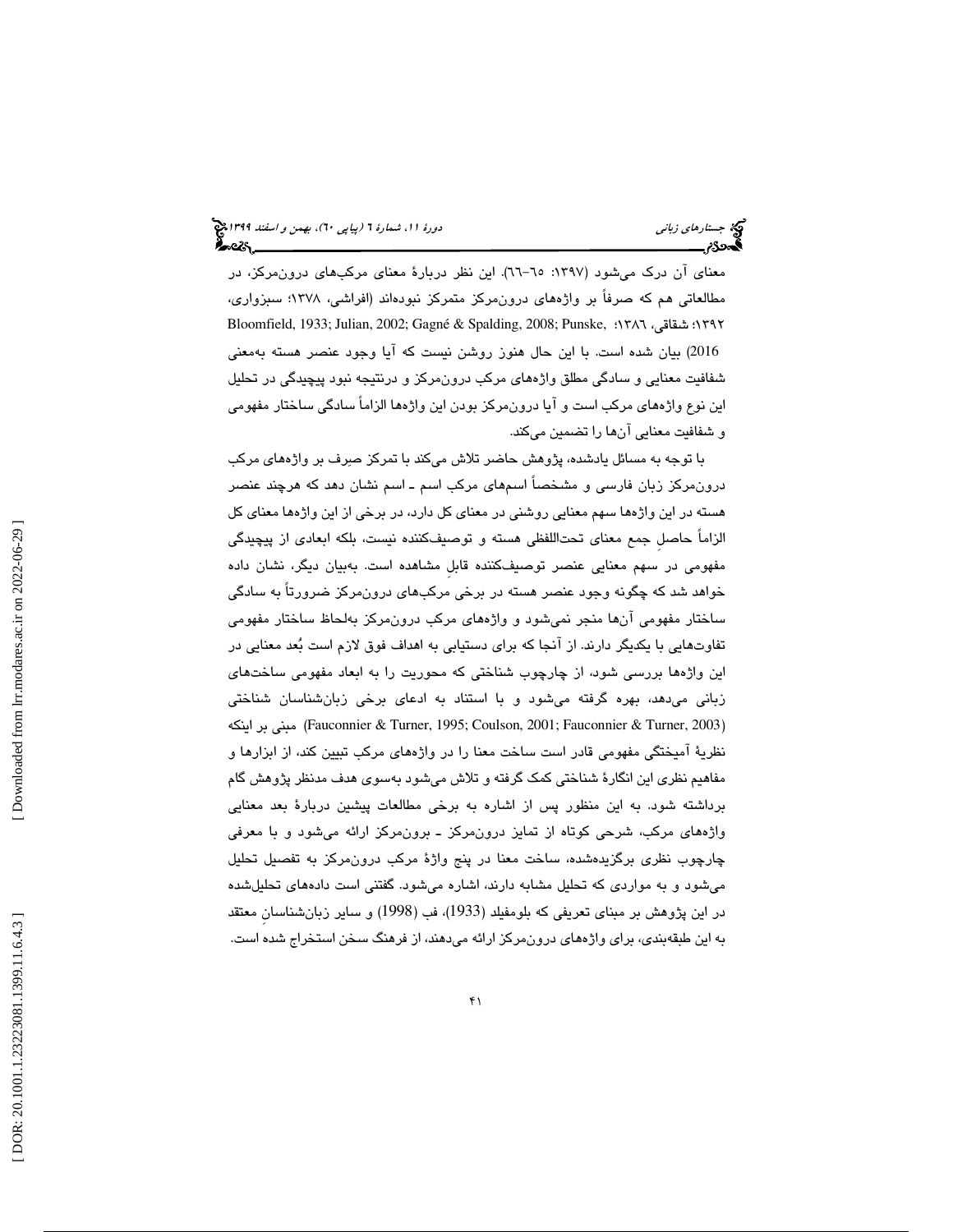## . پيشينة تحقيق 2

افراشي (1378)، سبزواري (1392) و ميرعمادي و مجيدي (1386) برخي زبانشناساني هستند كه با بهكارگيري مفاهيم مختلف به بررسي شفافيت و تيرگي معنايي در انواع و اژههاي مركب زبان فارسی پرداختهاند. در كنار پژوهش های فوق، طباطبایی (۱۳۸۲) مسئلهٔ هستهٔ معنایی در واژههای مرکب را بررسی کرده و بر این باور است که واژههای هستهدار، به دلیل آنکه از قاعدهای کلی پیروی میکنند (وابسته معنی هسته را محدود میکند)، معنای پیشبینیپذیر دارند و واژههای مرکب فاقدِ هسته نيز به كلی پيشبينيiپنوير و تيره نيستند. خباز (١٣٨٦) نيز با اين پيشفرض كه حوزهٔ صرف متأثر از حوزهٔ نحو است، بيان ميدارد كه دليل وجود واژههاي مرکب هستهاغاز و هستهپایان در کنار هم، وجود گروههای نحوی هستهاغاز و هستهپایان است. در برخي مطالعات نيز رابطهٔ بين دو جزء در واژههاي مركب زبان فارسي بررسي شده است. برای نمونه، طباطبایی (۱۳۹۳) با بهکارگیری معیارهای مختلف، ازجمله رابطهٔ نحوی ـ معنايي ميان دو جزء واژهٔ مركب به طبقهبندي اين واژهها پرداخته است. سبزواري (١٣٩١) نيز ضمن تأكيد بر نقش مهم رابطة معنايي بين عناصر سازندهٔ واژهٔ مركب در تعبير نهايي آن واژه، ادعا میکند در اسمهای مرکب برون،مرکز بهدلیل نبود هستهٔ معنایی، رابطهٔ معنایی درون ترکیب وجود ندارد، بلكه بين مرجع بيروني و كل واژهٔ مركب است. چنانكه اشاره شد سبزواري (١٣٩٧) با توصيف انواع روابط معنايي بين اجزاي اسمهاي درونمركز بيان ميدارد كه اين اسىمها معنايي شفاف و تركيبي دارند كه دربرگيرندهٔ دو جزء اسم مركب و نوع رابطهٔ معنايي<br>بين آنهاست. كريمي دوستان و وحيد (١٣٩٢) هم در چارچوب معنيشناسي مفهومي<sup>،</sup> جكندوف (2002 ,1997) به تحليل معنايي واژههای مركب اسم ـ اسم زبان فارسی پرداختهاند و يازده نقش معنايي پايه را در ميان تركيبات مورد بررسيشان شناسايي كردهاند. در تعدادي از مطالعات نيز از منظر زبانشناسي شناختي واژههاي مركب فارسي بررسي شدهاند. استاجي و قانون (١٣٨٩) بيان ميدارند كه در ساخت واژههاي مركب استعاري زبان فارسى سه نوع رابطه شامل شباهت صوری (مانند تاجخروس)، شباهت نقشی (مانند زالوصفت) یا شباهت صورینقشی (مانند سنگپشت) ممکن است مبنای ساخت این واژهها قرار گیرند. ترابیان (۱۳۹۲) نیز نقش استعارهٔ مفهومی را در ساخت اسمهای مرکب اسم ـ اسم زبان فارسی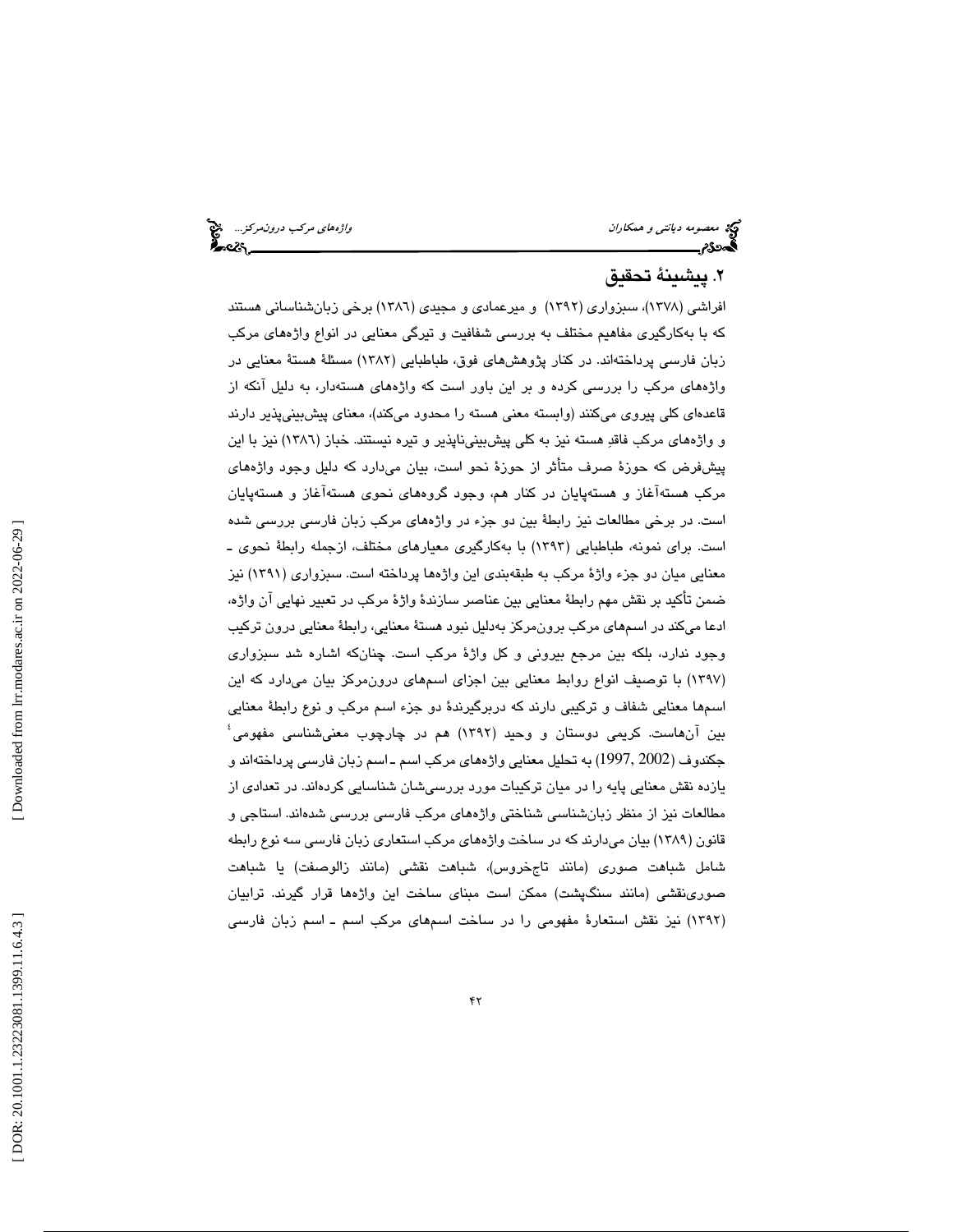براساس الگو ي بنسز ( 2006) بررسي كرده است . قطره و قندهار ( ي 1395) در مطالعة خود با به چالش کشیدن طبقهبندیهای موجود تلاش کردهاند مرکبهای اسمی اسم<sup>۱</sup> (و) اسم<sup>۲</sup> زبان فارسی را در چارچوب نظریهٔ امیختگی مفهومی بررسی کنند. انها ادعا میکنند همهٔ انواع<br>مرکبهای اسمی بر مبنای طرحوارهٔ یگانگی حاصل از شناخت جسمی ْ ساخته میشوند. درنظر گرفتن طرحوارهٔ یگانگی بهعنوان یکی از فضاهای درونداد از وجوه سؤال،برانگیز مطالعهٔ یادشده است. براساس نظریهٔ امیختگی مفهومی در «مرکبهای اسمی، واحدهای صوری، دو عنصر در دو فضاى مختلف را بيان مىكنند (356 :Fauconnier & Turner, 2003)، اين در حالي است كه قطره و قندهاری (۱۳۹۰) هر دو سازهٔ واژهٔ مركب را در یک فضای درونداد و طرحوارهٔ يگانگي را در فضاي درونداد ديگر درنظر ميگيرند. قطره و قندهاري (١٣٩٥) درنهايت پیشنهاد میدهند که مرکبها بایستی برمبنای ترکیبپذیری اجزایشان یا عینی بودن در برابر ذهنی بودن واژهٔ مرکب روی پیوستار قرار بگیرند.

با توجه به دامنهٔ وسیع مطالعات در سایر زبانها، تنها تعدادی از مطالعات واژهٔ مرکب در چارچوب نظرية آميختگي مرور ميشود. بەنظر مىرسد نخستين مطالعهاي كه به قابليت نظرية آميختگي مفهومي در تحليل واژههاي مركب اشاره كرده، مقالهٔ ترنر و فوكونيه (1995) است. ترنر و فوكونيه نشان مي هند كه معنا غيرتركيبي است و واژهٔ مركب واحدى ميتواند در بافتهاى مختلف، با شكلگيرى آميختگىهاى مفهومى متفاوت، تعابير مختلفى داشته باشد، اما در مركبهاي تثبيتشده، يكي از تعابير برجستهتر است. در مطالعهاي ديگر فوكونيه و ترنر (2003) اشاره میكنند كه آمیختگی مفهومی، موجب فشردگی مفاهیم پراكنده و بیان آنها در قالب صورتهای ساده میگردد. بنابراین، عبارتی ساده، مثل صورت تركیبی اسم ـ اسم میتواند نقطهٔ پرتابی برای ساخت معنایی پیچیده باشد. سوئیتزر<sup>٦</sup> (1999) نیز به بررسی تركيبپذيري معنايي در ساختهاي صفت ــ اسم زبان انگليسي پرداخته است و بر مبناي تنوع تعبير ساختهاى صفت ــ اسم در بافتهاى مختلف، بيان مىدارد كه يک نظريهٔ ترکيبپذيرى معنايي به طيفي از فرايندهاي شناختي شامل استعاره، مجاز، فضاهاي ذهني و غيره در تعبير بافت قيد اين ساختها نيازمند است. كولسن (2001) با شرح تعدادى واژهٔ مركب اسمى بر مبناي اين نظريه ادعا ميكند آميختگي مفهومي چارچوب توصيفي مناسبي براي واژههاي مركب است. بنسز نيز در مطالعات خود (2000, 2009, 2019) به بررسی واژههای مرکب زبان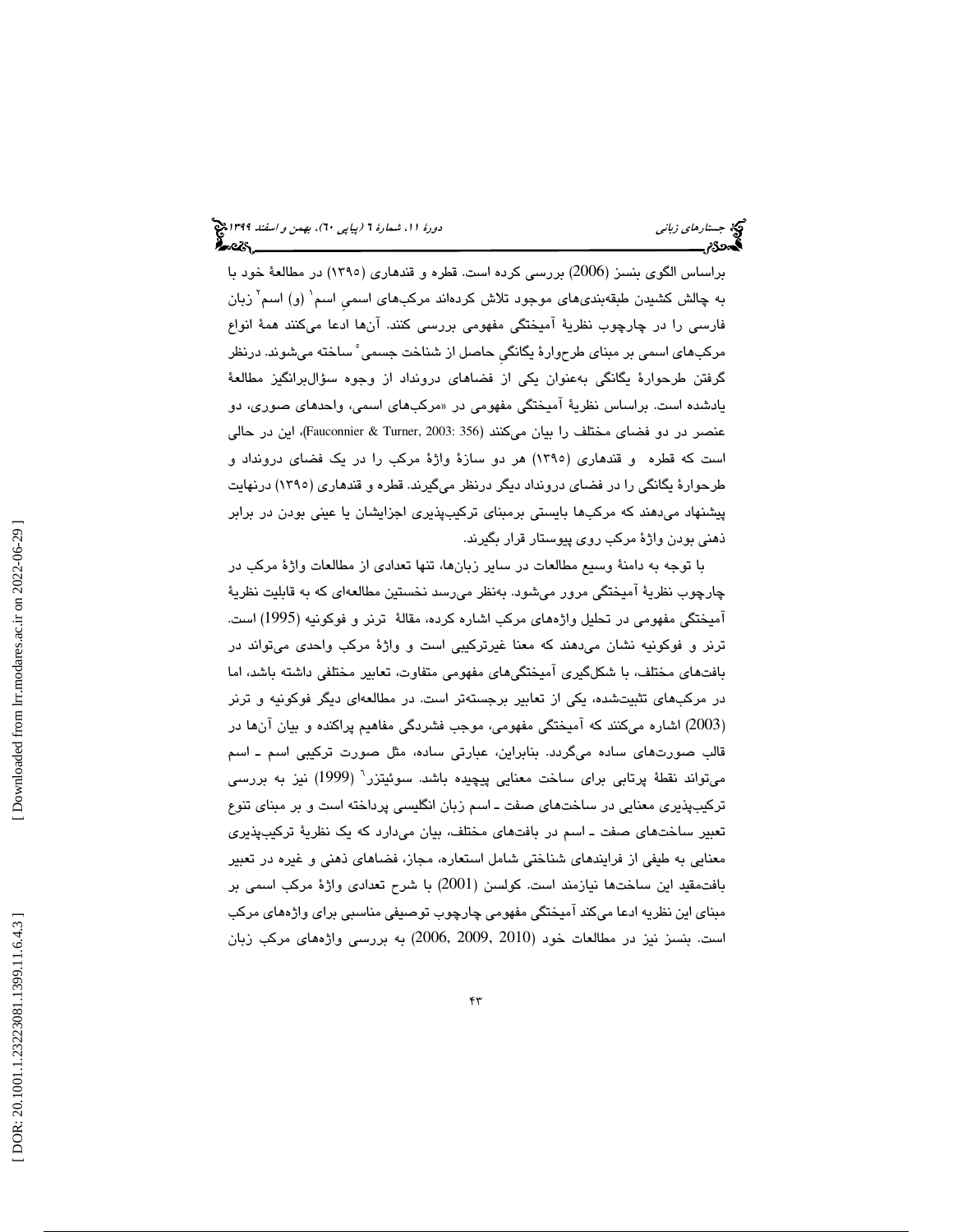انگليسي پرداخته و گاه شبكههاي آميختهٔ مفهومي را بهمنزلهٔ ابزار تحليل بهكار گرفته است. بنسز ادعا مىكند تفاوت واژههاى برونمركز با واژههاى درونمركز، شفافيت معنايي آنها نيست، بلكه خلاقيت<sup>٬</sup> است. در ميان افراد ديگری كه به كارآيی اين نظريه در تحليل واژه*ه*ای مركب اشاره كردهاند، مىتوان به اونگرر^ و اشميد` (2006)، تريبوشينينا `` (2011)، اشميد (2011)، میرزوینسکاهاینوس'' (2015)، لی'' و گائو''' (2011)، وربوا<sup>،</sup>'' (2016) و اُکویه<sup>،</sup>' 2016) اشاره كرد. )

## .3 واژههاي مركب درونمركز و برونمركز

بلومفيلد (1933) ضمن معرفي اصطلاح درونمركز و برونمركز و با توجه به رابطة بين واژة مركب با اعضايش، واژەهاى مركب را طبقەبندى كرده است. به باور بلومفيلد، اگر مرجع واژهٔ مركب با مرجع عنصر هستة آن هممقوله نباشد، آن واژة مركب بهلحاظ معنايي برونمركز است، زيرا رابطة شمولمعنايي بين واژهٔ مركب و هستهٔ آن برقرار نيست (مانند واژهٔ موقرمز<sup>٦٦</sup>). درمقابل، اگر مرجع واژة مركب هممقوله با مرجع هسته اش باشد، يعني رابطة شمول معنايي بين واژة مركب و هستهاش برقرار باشد، آن واژة مركب بهلحاظ معنايي درونمركز است ( 1933: 236-237). يكياز مفاهيم مرتبط با دو اصطلاح فوق و معناي واژههاي مركب، اصل تركيبپذيري<sup>17</sup> است. بر مبناي اين اصل كه اصل فرگه<sup>11</sup> نيز ناميده مي شود، «معناي يک كل (تركيبي پيچيده) تابع معناي اجزاي آن و شيوة تركيب آنهاست» (31 1984: ,Hintikka(. برخي زبانشناسان به بررسي اين اصل در عبارات زباني پرداختند (2015 ,Goldberg(. برخي نيز صدق يا كذب اين اصل را درمورد معناي واژههاي مركب بيان كردهاند. اگرچه بائر (1979) معتقد است همهٔ مركبها تركيبپذيرند، سبزواري (١٣٩٢) تنها بر شفافيت و تركيبپذيري معنايي واژههاي مركب درونمركز صحه ميگذارد. درمقابل فب (68 1998:) بيان ميدارد كه معناي مركبها اگرچه تاحدي قابلپيشبيني است، اما تركيبپذير نيست. گوارا و اسكاليز (2009) نيز معتقدند هيچ واژهٔ مركب تركيبپذيري وجود ندارد. كاوكا<sup>۱۹</sup> (2009) منظري متفاوت و قابلپذيرشتر را اتخاذ كرده و معتقد است تركيبپذيري پديدهاي پيوستاري است. بهزعم بنسز (57 :2015) «مسئلهٔ ترکیبپذیری در واژههای مرکب برونمرکز حادتر است»، زیرا واژهٔ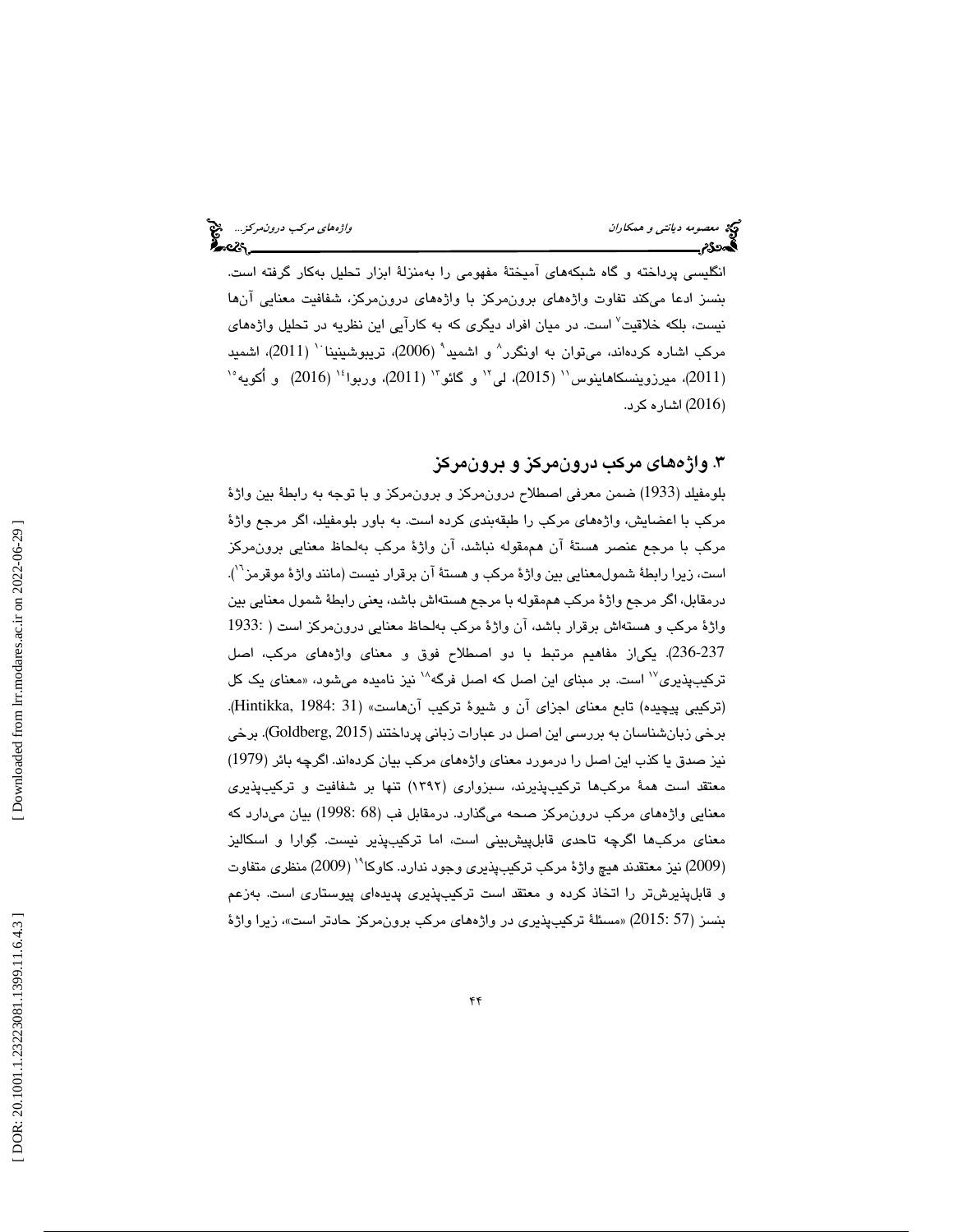مرکب بهعنوان یک کل زیرمقولهٔ هستار*ی* که مرجع هسته است، محسوب نمیشود. «در رويكردشناختي روي تركيب پذيري تمركز نميشود، بلكه فرض بر اين است كه همة واژههاي مركب در سطح مشخصي از بازنمايي تركيبناپذيرند» (27 2013: ,Tarasova(. با تكيه بر نگاه شناختي كه تلويحاً تركيبناپذيريِ معنايي واژههاي درون مركز را تأييد ميكند، در ادامه ساخت معنا در تعدادي واژة مركب درونمركز بررسي مي شود تا نشان داده شود كه مسئلة تركيبپذيري معنايي در واژههاي درونمركز نيز گاه چالشبرانگيز است .

## . نظرية آميختگي مفهومي 4

در چارچوب معنىشناسى شناختى، «معنا در زبان رمزگذارى مىشود و اين معناى رمزگذاريشده بازنمودي ناقص از ساختار مفهومي است» (366 2006: ,Green & Evans(. بهعبارت ديگر، عناصر زباني بهخوديخود معنا ندارند، بلكه فقط نقطة پرتابي براي ساخت معناً بهمستند (206 :Turner, 1991)، لذا شنونده واحدهاي زباني را بهمنزلة نقطة پرتاب میگیرد و از آنها یک بازنمود مفهومی معنادار میسازد (Radden et al., 2007: 4). نتیجهٔ چنين نگاهي به معنا، طرح فرايند ذهني و پوياي ساخت معناست و يكي از نظريههاي شناختي كه سعي دارد فرايند ساخت معنا را توجيه كند، نظرية آميختگي مفهومي <sup>21</sup> Fauconnier & ) Turner, 2002) است. نظريهٔ آميختگي مفهومي (1998, 2002) رويکردی است که در نظريهٔ استعارهٔ مفهومي، از يكسو و نظريهٔ فضاهاي ذهني فوكونيه (1994)، ازسوي ديگر ريشه دارد (Evans & Green, 2006: 400). فوكونيه و ترنر طي مطالعات خود به اين نتيجه رسيدند كه برخی مسائل معنایی تنها در چارچوب نظریهٔ استعارهٔ مفهومی یا نظریهٔ فضاهای ذهنی، حلشدني نيست و گاه، معنا حاصل ساختي است كه بەوضىوح در ساخت زبان و ساخت مفهومی قابل مشاهده نيست. تلاش برای توضيح چنين مسائلی موجب شد تا آنها جنبههايی از دو نظريه را ادغام و نظريهٔ اميختگي مفهومي را، با اين ادعا كه ساخت معنا مستلزم ساختي<br>پيدايشي<sup>۲۲</sup>، يعني معنايي بيشاز حاصل جمع اجزاء است، مطرح كنند. فوكونيه و ترنر (2002) شبکهٔ انضمامی™ را برای تبیین این ساخت پیدایشی مطرح کردند. یک شبکهٔ انضمام مفهومی در پیدایشی<sup>۲۲</sup>، یعنی معنایی بیشاز حاصلِ جمع اجزاء است، مطرح کنند. فوکونیه و ترنر (2002)<br>شبکهٔ انضمامی™ را برای تبیین این ساخت پیدایشی مطرح کردند. یک شبکهٔ انضمام مفهومی در شبکهٔ انضمامی `` را برای تبیین این ساخت پیدایشی مطرح کردند. یک شبکهٔ انضمام مفهومی در<br>پایهایترین حالت، از چهار فضای ذهنی<sup>۲۶</sup> بههم متصل تشکیل میشود. منظور از فضاها*ی*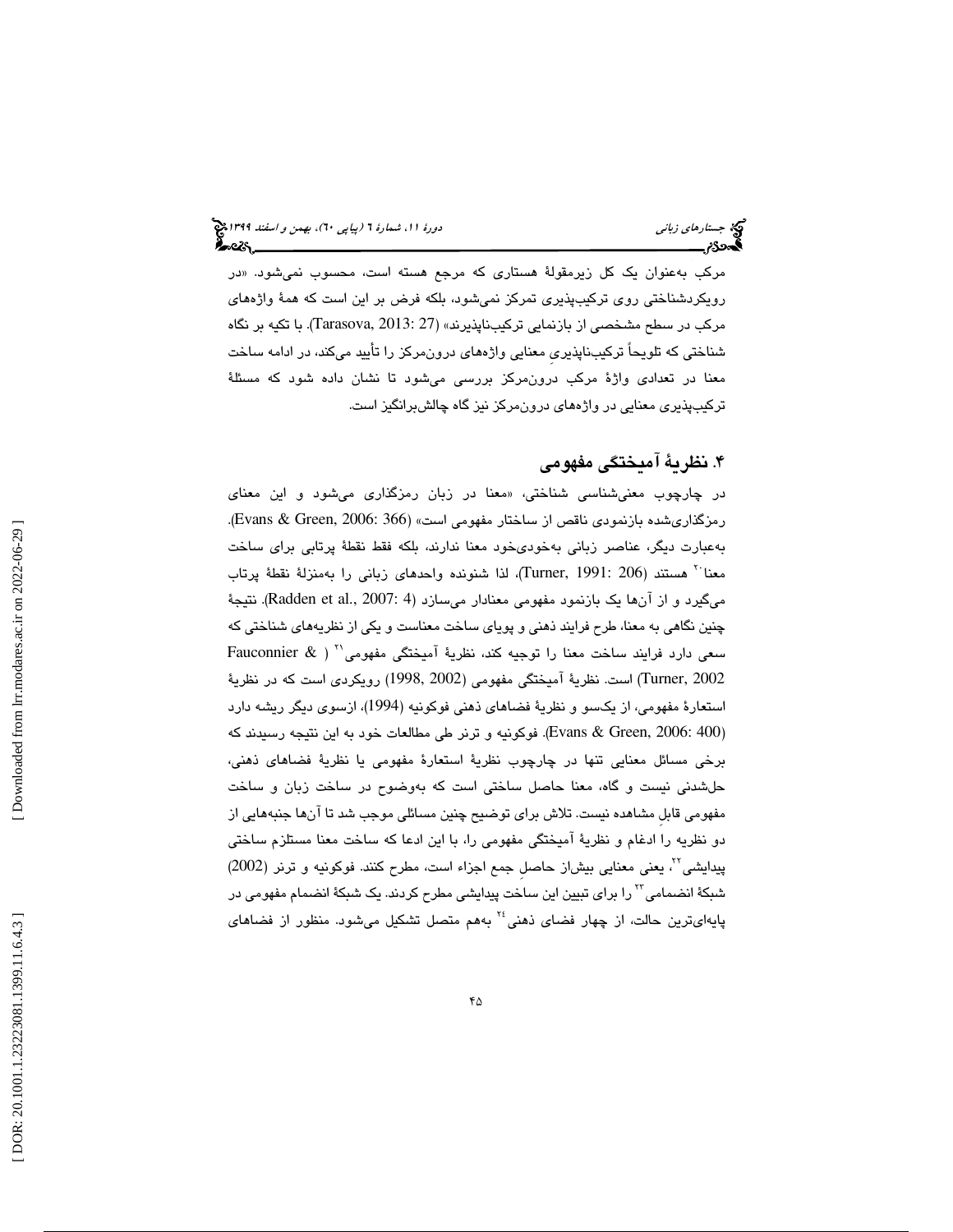ذهنی، «بستههای مفهومی کوچکی است که حین تفکر و گفتوگو برای داشتن درک و عملکرد*ی* آنی شکل میگیرند» (300 Fauconnier & Turner, 2002: 40) و به دانش های طرحوارهای ما که «قالب» نامیده میشوند و در حافظهٔ بلندمدت قرار دارند، مرتبط هستند ( ,Evans & Green 400 :2006). چهار فضاي يک شبكهٔ انضمام مفهومي عبارتاند از: حداقل دو فضاي درونداد، حداقل يک فضای عام که اشتراکات فضاهای ذهنی درونداد آن را تشکیل می،دهد و درنهایت یک فضای آمیخته<sup>۲۰</sup> که عناصر گزینششدهٔ فضاهای درونداد را دربرمیگیرد و نوعی معنای پيدايشي مختص به خود دارد (Taylor, 2002: 530). آنچه موجب پيوند فضاهای درونداد در شبکهای آمیخته میشود، نگاشت بینفضایی عناصر متناظر دو فضای درونداد است. نکتهٔ مهمی<br>که فوکونیه و ترنر به آن توجه دارند، مفهوم فرافکنی گزینشی<sup>۲۱</sup> است. طبق این مفهوم تمام عناصر و روابط از فضاهای درونداد به فضای آمیخته فرافكنده نمی شوند ( & Fauconnier Turner, 2002: 48). معنای پیدایشی نیز از برجستهترین مفاهیم مطرحشده در چارچوب نظريهٔ اميختگی مفهومی است كه در فضای اميخته شكل میگیرد. پس از فرافكنی گزینشی عناصر از فضاهای درونداد، فضای آمیخته عناصر دیگری را هم دربرمیگیرد كه از فضاهای درونداد فرافكنده نشدند و پيدايشي محسوب مي شوند. اين معناي پيدايشي حاصل عملكرد سه فرايند تركيب<sup>77</sup> (كنار هم گذاشتن عناصر فرافكندهشده از دروندادها)، تكميل<sup>7۸</sup> (بهكارگير*ی* قالبهای موجود در حافظهٔ بلندمدت) و بسط<sup>۲۹</sup> (اجرای فضای آمیخته و پرورش آن ازطریق شبیهسازی ذهنی یا فیزیکی) است (Coulson & Oakley, 2000: 180).

برحسب نوع فشردگی، توپولوژی فضاهای درونداد، نوع پیوندهای بین فضاهای درونداد، نوع فرافكنى و ساخت پيدايشي، فوكونيه و ترنر (137-199 :2002) چهار نوع شبكة انضمامي را روی پیوستاری از یکدیگر متمایز ساختهاند: الف) شبکههای ساده ب<sup>۳</sup> که بهعنوان سادهترین نوع شبكههاي انضمامي يكي از دروندادهاي آن حاوي يك قالب (يا مجموعهاي از نقشها) است و درونداد دیگر عناصر مشخصی را متناظر با نقشهای آن قالب دربر میگیرد و یک رابطه و درونداد دیگر عناصر مشخصی را متناظر با نقشهای ان قالب دربر میگیرد و یک رابطه<br>«نقش ـ ارزش»<sup>۲۱</sup> فضاهای درونداد را به یکدیگر نگاشت میکند، مانند واژهٔ مرکب بچهدزد که در شبكهای ساده ارزش بچه با نقش عنصر دزدیدهشده در قالب دزدی منضم میشود؛ ب) شبكههاي آينهاي™ كه در آنها همهٔ فضاها (دروندادها، فضاي عام و فضاي آميخته) يک قالب

 [\[ DOR: 20.1001.1.23223081.1399.11.6.4.3](https://dorl.net/dor/20.1001.1.23223081.1399.11.6.4.3) ] [\[ Downloaded from lrr.modares.ac.ir on 20](https://lrr.modares.ac.ir/article-14-26734-fa.html)22-06-29 ] Downloaded from lrr.modares.ac.ir on 2022-06-29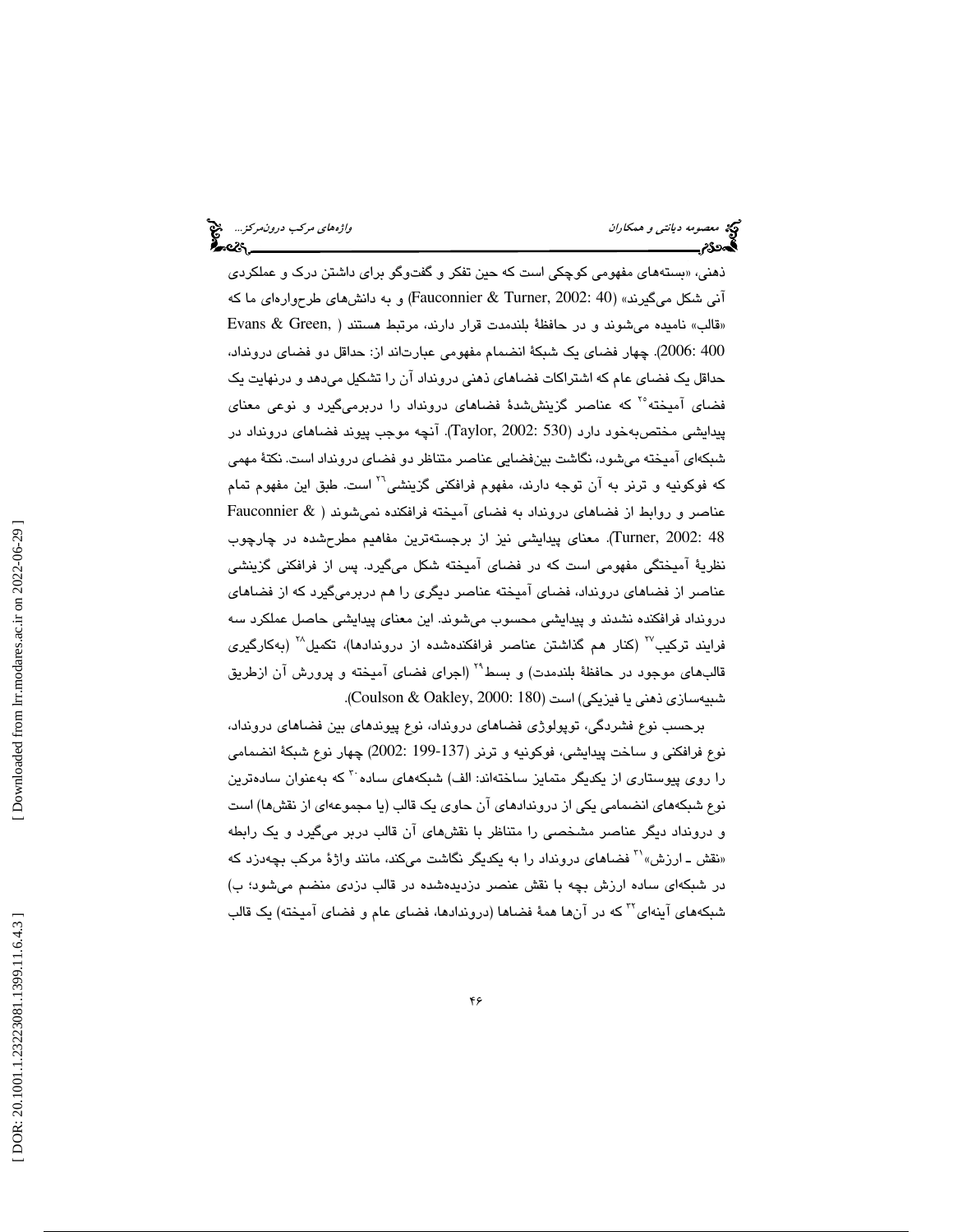سازماندهندهٔ مشترک دارند، مانند واژهٔ مرکب افسر نگهبان که در آن هم واژهٔ افسر و هم واژهٔ<br>نگهبان مقولهٔ شغل را بیان میکنند؛ ج) شبکههای تکساحتی™ که در آنها هریک از فضاها*ی* درونداد قالب سازماندهندهٔ متفاوتی دارند، اما تنها یکیاز انها به فضای امیخته فرافکنده میشود تا آن را سازماندهی كند (نك: بخش ٦)؛ و د) شبكههای دوساحتی ٔ آ كه در آنها دروندادها قالب۵ای سازماندهنده متفاوتی دارند و هر دو در قالببندی فضای امیخته نقش دارند، مانند واژة مركب زخم زبان كه نهتنها اجزا (فضاهاي ذهني) قالبهاي متفاوتي دارند، فضاي آميخته نيز كه معادل معناي كل واژة مركب است نيز قالبي مختص خود دارد .

روابط حياتي "، اصطلاح مهم ديگري در نظريهٔ آميختگي مفهومي است كه به روابطي اشاره میکند که عناصر متناظر فضاها را به یکدیگر پیوند میدهند. «یک رابطهٔ حیات*ی*، پیوند*ی* است که دو عنصر يا مشخصة متناظر را به يكديگر ارتباط مي دهد» ( Evans & Green, 2006: 419-420). وقتی یک رابطهٔ حیاتی عناصر متناظر فضاهای درونداد مختلف را به یکدیگر پیوند میدهد، آن رابطهٔ حیاتی را رابطهٔ حیاتی برونفضایی<sup>۲</sup>۲ مینامند که طی فرایند آمیختگی در فضاي آميخته به يک رابطهٔ درونفضايي™ فشرده ميشود (Evans & Green, 2006: 420). ردهبندى اى از روابط حياتي توسط فوكوينه و ترنر (101-93 :2002) مطرح شده است كه حاوی حدود ده رابطه ازجمله تغییر^"، یکسانی^"، زمان <sup>۶</sup>، مکان <sup>۶</sup>، ویژگی<sup>۰۲</sup> و غیره است.

# 5. روش پژوهش

در پژوهش حاضر بهمنظور دستيابي به اسمهاي مركب اسم ـ اسم زبان فارسي تمامي مدخلهاي فرهنگ بزرگ سخن ( 1381) بررسي شدند و 694 اسم مركب كه هر دو جزء تشكيلدهندة آنها اسم بسيط بود، استخراج شد. سپس نظر به امكان تأثيرگذاري استعاره و/يا مجاز بر معناي واژههاي مركب، با تمركز بر 372 واژة مركب درونمركز گردآوريشده، عملكرد اين دو سازوكار شناختي در اين واژهها بررسي شد و الگوهاي مختلف عملكرد آنها تعيين شد. الگوهاي حاصل از اين قرارند: واژههاي غيراستعاري و غيرمجازي (216 مورد)، واژههاي داراي توصيفكنندة مجازبنياد (137 مورد) و واژههاي داراي توصيفكنندة استعارهبنياد ( 19 مورد). در مرحلة بعد، از هر يك از الگوهاي بهدستآمده، بسته به بسامد آن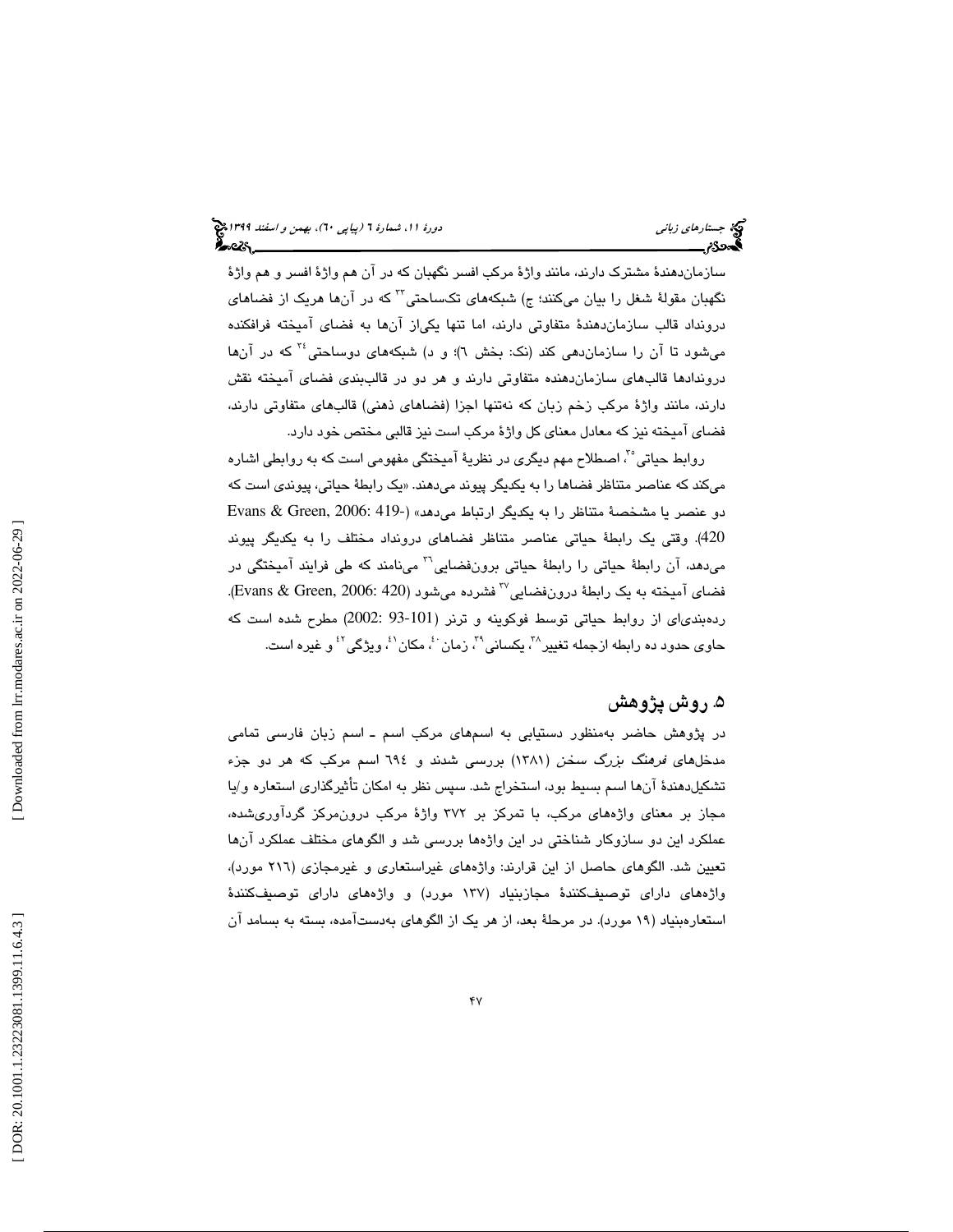الگو تعدادي واژه انتخاب شد و فرايند مفهومپروري آنها در چارچوب نظرية آميختگي مفهومي تحليل شد. گفتني است قبل از انتخاب تصادفي واژهها تلاش شد واژههاي حاصل از ترجمة قرضي و واژههاي تخصصي و منسوخ كنار گذاشته به شود. با توجه آنكه در اين مختصر مجال بررسي تمام واژههاي درونمركز تحليلشده وجود ندارد، در بخش بعد صرفاً به ارائة چند نمونه بسنده ميشود.

## ۶. تحليلدادهها

بررسي فرايند مفهومپروري در واژههاي مركب درونمركز نشان ميدهد كه در تعدادي از واژههاي مركب درونمركز نظير آچارجك، عدسپلو، جمعهبازار و اجارهبها تنها نوعي پيوند نقش ـ ارزش بين دو جزء وجود دارد؛ به اين ترتيب كه يكي از اجزا بهعنوان ارزش براي نقشي فاقدارزش در قالب معنايي جزء ديگر كه هستة واژة مركب است، عمل ميكند. طبق تعريفي كه از شبكههاي انضمامي ساده ارائه شد، مفهومپروري اين دسته از واژه هاي مركب شبكة انضمامي ساده را برميانگيزاند. براي نمونه در واژة جمعهبازار كه جزء دوم، يعني بازار، هسته است، قالب معنايي بازار بهمنزلة يكي از فضاهاي درونداد، نقش زمان برگزاري را دارد، اما ارزشي براي آن ندارد. لذا، جمعه بهعنوان فضاي ذهني ثانويه فعال ميشود و با برقراري رابطة حياتي نقش ـ ارزش، جايگاه ارزش را براي نقشِ فاقد ارزش زمان در فضاي ذهني بازار پر ميكند. درنتيجه، فضاي آميختهاي شكل ميگيرد كه حاوي مفهوم بازاري است كه در روز جمعه برگزار ميشود. خلاف اين دسته از واژههاي درونمركز كه ميتوان آنها را تقريباً شفاف دانست، تعدادي از واژههاي درونمركز ساختار مفهومي پيچيدهتري دارند و ساخت معنا در آنها با فعال شدن شبكههاي انضمامي ساده توجيه نميشود. البته با بهتوجه وجود عنصر هسته نيز بهنظرميرسد اين نوع واژه هاي مركب شبكة انضمامي دوساحتي را كه پيچيدهترين نوع شبكة انضمامي است، بهكار نمياندازند.

واژهٔ مرکب درون،مرکز «تختهسنگ» ازجمله مواردی است که مفهومپروری ان بهسادگی با فعال شدن شبكة انضمامي ساده توجيه نميشود و البته با پيچيدگي مفهومي بالايي هم كه مستلزم فعال شدن شبكة انضمامي دوساحتي باشد، همراه نيست. فرهنگ سخن ذيل مدخل «تختهسنگ» چنین مینویسد: «سنگ بزرگی که معمولاً دارای سطح پهن و هموار است». سنگ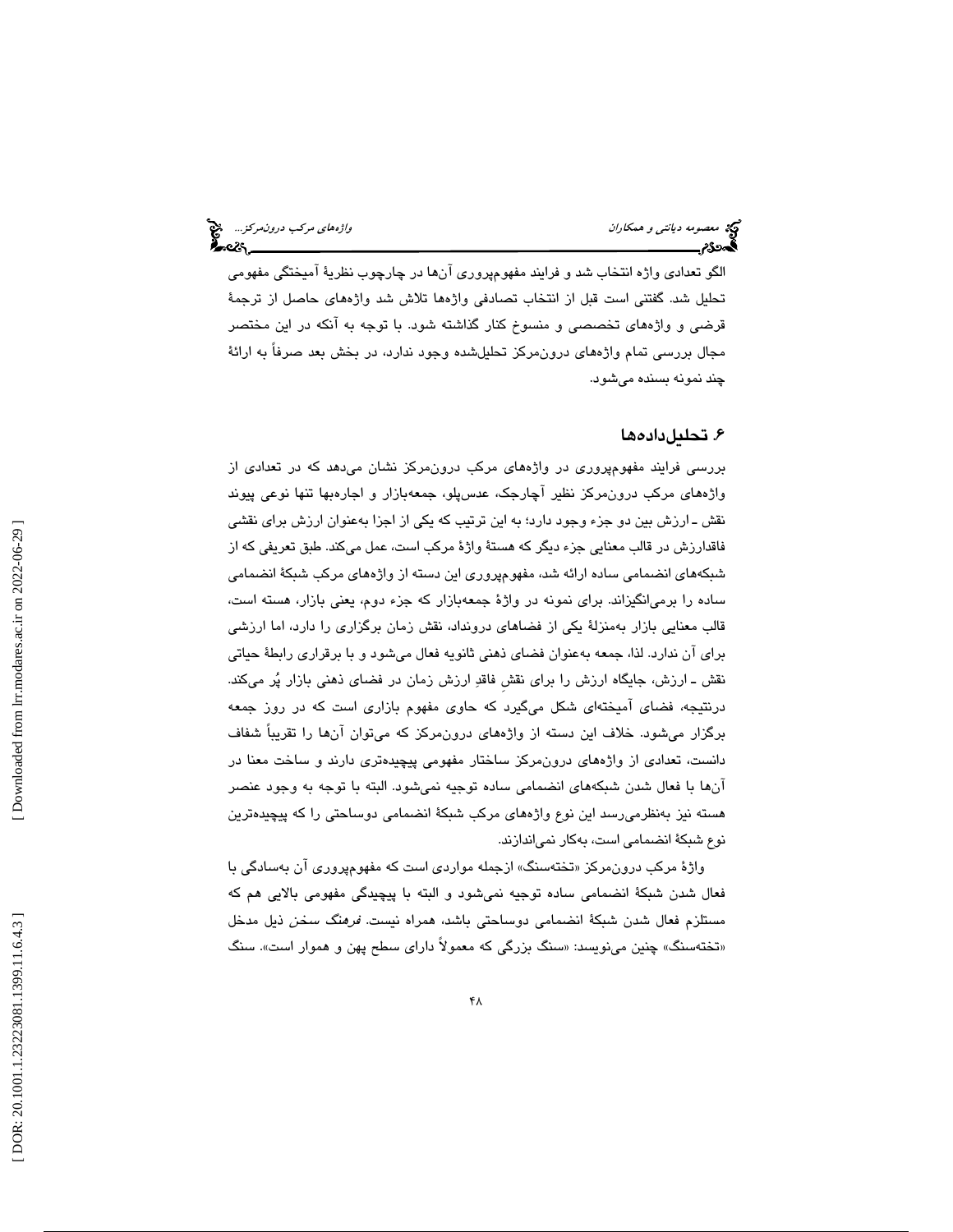نيز جسمي طبيعي، سخت و معدني معرفي ميشود كه از اجتماع كاني ها تشكيل شده و پوستة زمين را ميسازد؛ درحالي كه تخته، قطعهچوبي بريدهشده، پهن و مسطح تعريف ميشود. در اين واژه، ساخت معنا با شكل گيري دو فضاي ذهني سنگ و تخته آغاز ميشود. طبق دانش دايرةالمعارفي، تخته و سنگ با يكديگر متفاوتاند. براى نمونه درحالي كه سختي و مقاومت در مفهوم سنگ برجسته است، در چوب چنين نيست. در فضاي سنگ، هستاري سخت و طبيعي با وزني نسبتاً سنگين (در مقايسه با چوب) و شكلي نامنظم وجود دارد. در سوي ديگر، فضاي ذهني تخته فعال ميشود. در اين فضاي درونداد نيز هستاري طبيعي از جنس چوب وجود دارد كه منشأ آن درخت است؛ بهلحاظ شكل، ضخامت چنداني ندارد، مسطح و هموار است و بيشاز آنكه ضخامت داشته باشد، بزرگ و پهن است. عليرغم تفاوتهاي بارز دو فضا، طرحوارة مشترك بين آنها، هستاري طبيعي با ويژگيهاي مختص آن است. اين ساختار مشترك، شكلگيري فضاي عام و به دنبال آن نگاشت عناصر متناظر دو فضاي ذهني (نگاشت سنگ به تخته و ويژگيهاي سنگ به ويژگيهاي تخته) را درپيدارد. عناصر متناظر دو فضاي ذهني از طريق رابطة حياتي قياس و قياسن اپذيري به يكديگر نگاشته ميشوند. درواقع، با توجه به آنكه ويژگي طبيعي بودن ويژگي مشترك هستارهاي موجود در دو فضاست، رابطة حياتي قياس دو فضا را به يكديگر پيوند ميدهد، اما چون اين دو هستار ويژگيهاي متمايزي دارند، رابطة قياسناپذيري رابطة حياتي ديگري است كه بهنظر ميرسد دو فضا را به يكديگر مينگارد. با فرافكني گزينشي عناصر هر يك از دو فضا، فضايي آميخته شكل ميگيرد كه در آن هرچند سنگ بهمنزلة هستاري طبيعي حضور دارد، اما شكلي نامنظم ندارد، بلكه ويژگيهاي بارز تخته ع را داراست، يعني مسطح و پهن است. به بارتي، در فضاي آميخته مفهوم سنگي با ويژگيهاي تخته ظاهر ميشود و اين همان معناي پيدايشي است كه با فشردهسازي روابط برونفضايي به روابط درونفضايي ويژگي و يگانگي، و نيز فرافكني گزينشي عناصر دو فضاي درونداد بهدست ميآيد. اين آميختگي مفهومي شبكهاي تكساحتي را فعال ميسازد، زيرا با برانگيختهشدن دو فضاي درونداد سنگ و تخته كه قالب سازماندهندة متمايزي دارند، شروع ميشود، اما سپس براي شكلگيري معناي كل (متناظر با فضاي آميخته)، تنها قالب سازماندهندة فضاي سنگ كه متناظر با هستة واژة مركب است، فرافكنده ميشود. گفتني است در اين اميختگي فرافكني فضای ذهني تخته به فضای اميخته متاثر از فرايند مجاز هستار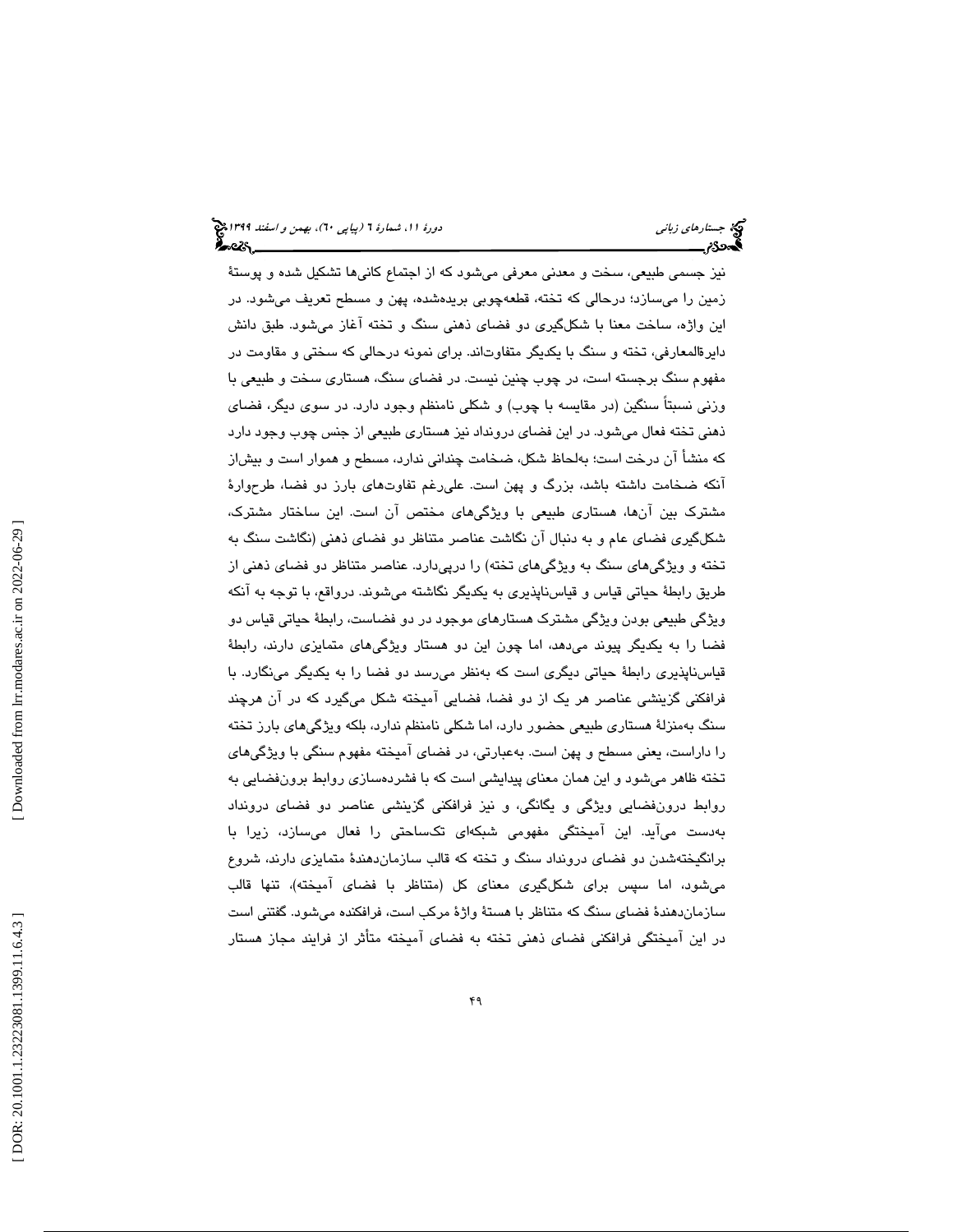می معصومه د*يانتي و همكاران* واژههاي مركب د*رونمركز...*. م<sup>عن</sup> از مركب درونمركز... معنی از مركب درونمركز... معنی<br>**اگست 2**6 هـ

 به جاي ويژگي است، اما فرافكني فضاي ذهني سنگ هيچگونه تأثيرپذيرياي از استعاره و مجاز نشان نميدهد.



: شبكة انضمام مفهومي واژة تختهسنگ شكل1 **Figure 1**: The conceptual integration network of taxte-sang

واژهٔ مركب ديگر*ى* كه طبق تعريف درون،مركز محسوب ميشود، واژهٔ مركب «گاوصندوق» است كه *فرهنگ سخن* آن را نوعى «صندوق بزرگ و محكم معمولاً از جنس فولاد براى نگهداري پول، اسناد و اشياي گرانقيمت» معرفي ميكند. گاوصندوق نيز نوعي صندوق است و همان كاركرد صندوق را دارد، اما با توجه به جزء نخست، يعني گاو، اين واژة مركب بهطوركامل تابع اصل تركيبپذيري معنايي نيست. ساخت معنا در اين واژه با فعال شدن دو فضاي ذهني گاو و صندوق آغاز ميشود. فضاي ذهني مرتبط با جزء گاو م يتواند شامل اطلاعاتي از اين قبيل باشد كه گاو چارپايي اهلي، علفخوار و نشخواركننده است، شاخ دارد و شير، پوست و گوشت آن قابلِ استفاده است. علاوه بر اين، بزرگي، تنومندي و قوي بودن ساير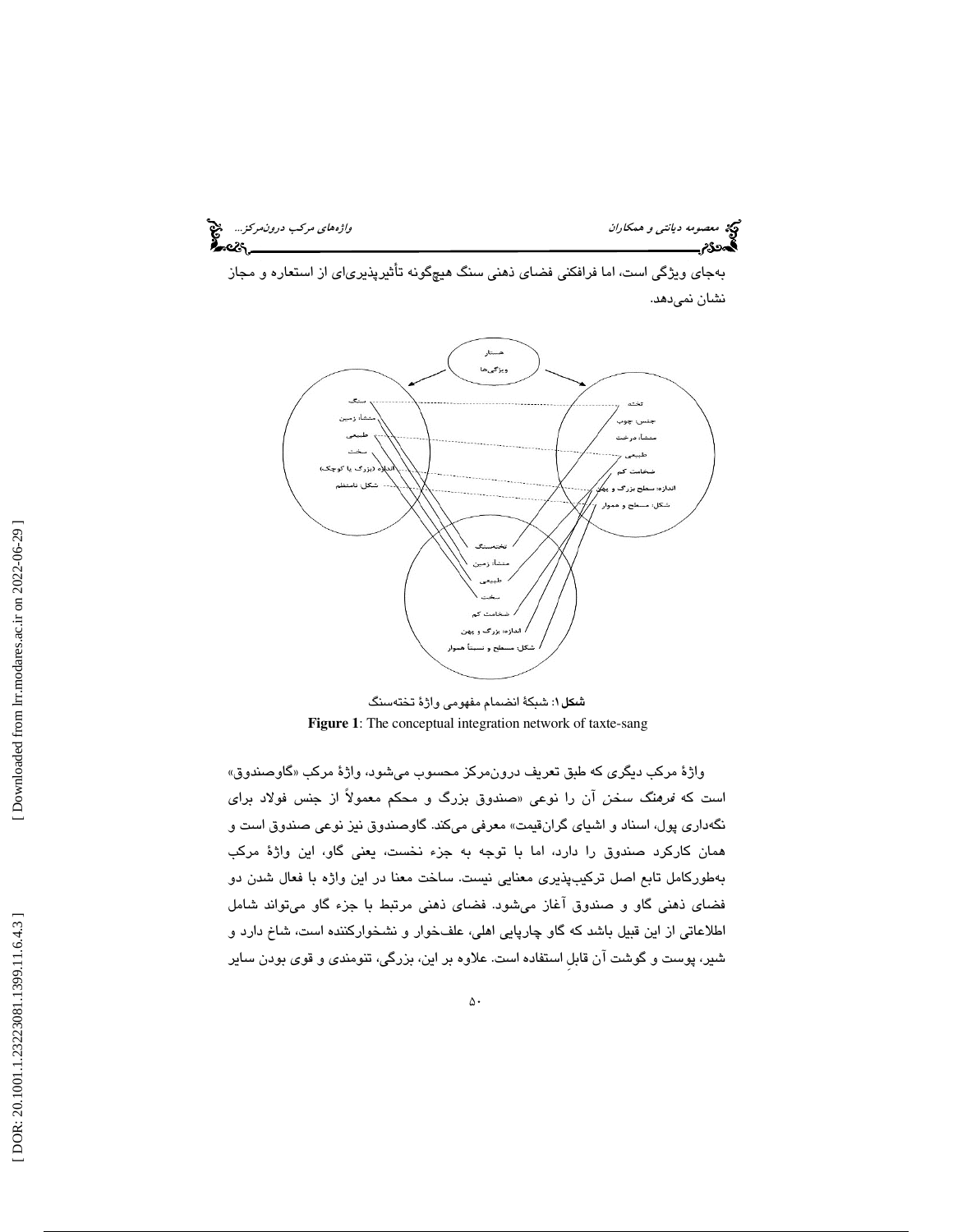مفاهيم همراه با واژة گاو هستند كه در فرهنگهاي لغت (دهخدا، عميد و معين) ذيل مدخل گاو به آنها اشاره شده است. در سوي ديگر شبكه، فضاي ذهني صندوق فعال شده است. اين فضاي ذهني حاوي مفهوم جعبهاي چوبي يا فلزي است كه قفل و بست دارد و براي نگهداري اشياء بهكارميرود. همچنين بهنظر ميرسد مقاومت نسبياي دارد و خيلي بزرگ و سنگين نيست، چنانكه پرتو (1373) نيز تَبنگو و مجري را معادل واژة غيرفارسي صندوق قرار ميدهد كه در فرهنگ سخن به ترتيب بهمعني ظرفي سبدمانند و صندوقچه هستند و بهتبع سنگين و بزرگ نيستند. با اينكه اين دو فضاي ذهني قالبهاي سازماندهندة متفاوتي دارند، در هر دو فضا هستاري همراه با ويژگيهاي آن فعال شده است. اين طرحوارة مشترك به شكلگيري فضايي عام و نيز نگاشت عناصر متناظر دو فضا از طريق رابطة حياتي قياس و قياسناپذيري منجر مي شود. ازآنجا كه هر دو هستار ويژگي وزن و مقاومت را دارند (هرچند ميزان وزن و مقاومت در آن ها متفاوت است) رابطة قياس اين ويژگي را در دو فضاي ذهني به يكديگر مينگارد. درمقابل نظر به تفاوتهاي دو فضا، رابطة قياسناپذيري رابطة ديگري است كه موجب نگاشت دو فضا به يكديگر ميشود. هم زمان با نگاشت عناصر، طي فرافكني گزينشي، قالب سازمان دهندهٔ فضای ذهنی صندوق و عناصری از هریک از دو فضا فرافکنده میشوند و فضاي چهارمي را شكل ميدهند كه قالب صندوق آن را سازمان دهي ميكند. در اين نگاشت و آميختگي وزن و مقاومت صندوق با وزن، مقاومت و استحكام گاو مورد قياس قرار گرفته است. بنابراين، در فرافكني گزينشي، ويژگي فلزي بودن (و نه چوبي بودن) از فضاي صندوق به فضاي آميخته فرافكنده ميشود، زيرا صندوق چوبي مقاومت چنداني ندارد. بدينترتيب در فضاي آميخته صندوقي فلزي مفهومسازي ميشود كه مانند گاو بزرگ و سنگين است، مقاومت بالايي دارد و كاركرد ان نگهداری اشيای باارزش است (شكل ۲). اين نوع مفهومسازی شبكهای تكساحتي را فعال ميكند، زيرا با وجود تفاوت قالب سازماندهندة دو فضا، تنها قالب فضاي ذهني صندوق به فضاي آميخته فرافكنده ميشود. اين آميختگي مفهومي، رابطة حياتي قياس و قياسناپذيري را به رابطة حياتي درونفضايي ويژگي و يگانگي فشرده ميكند. همچنين، هرچند فرافكني فضاي ذهني صندوق به فضاي آميخته تحتاللفظي است، فرافكني فضاي ذهني گاو به فضاي آميخته متأثر از مجاز هستار بهجاي ويژگي است.

 [\[ DOR: 20.1001.1.23223081.1399.11.6.4.3](https://dorl.net/dor/20.1001.1.23223081.1399.11.6.4.3) ] [\[ Downloaded from lrr.modares.ac.ir on 20](https://lrr.modares.ac.ir/article-14-26734-fa.html)22-06-29 ] Downloaded from lrr.modares.ac.ir on 2022-06-29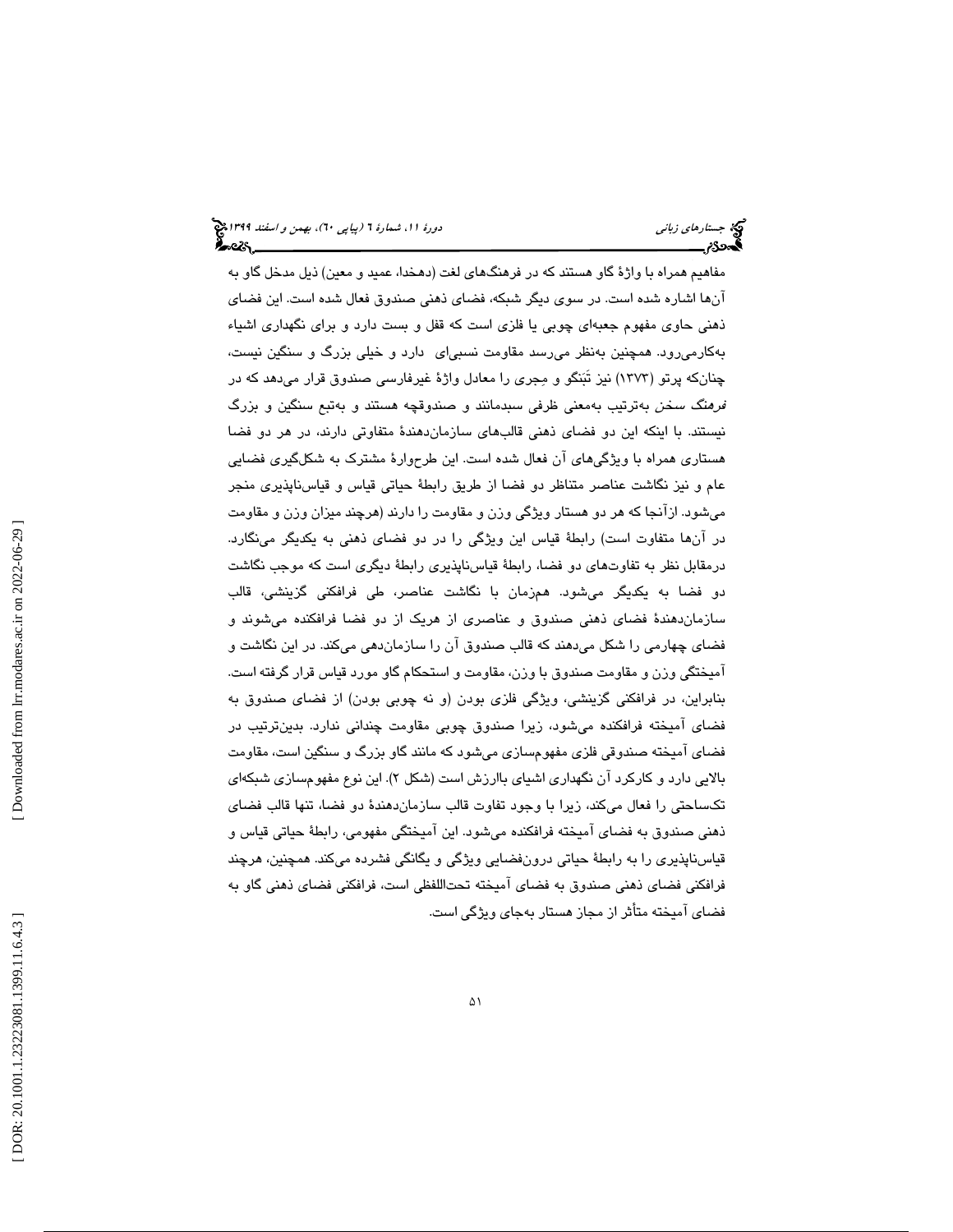

**شكل۲**: شبكهٔ انضمام مفهوم*ی* واژهٔ گاوصندوق **Figure 2**: The conceptual integration network of gâv-sandoq

واژهٔ مرکب «مادرشهر» که در *فرهنگ سخن* «شهر بزرگ و اصلی در یک منطقه یا کشور» تعريف شده است، واژة درونمركز ديگري است كه شبكهاي تكساحتي را برميانگيزاند. در اين شبكه هرچند فضاي ذهني شهر (متناظر با عنصر هسته) كه تأمينكنندة قالب سازماندهندة فضاي آميخته است، فرافكني تحت اللفظي دارد، فرافكني فضاي ذهني مادر متأثر از فرايند مجاز است. در اين شبكة تكساحتي، در يكسو فضاي ذهني مادر فعال ميشود؛ شخصي كه در مجموعة خانواده نقشاش تعريف ميشود، والد مؤنث فرزند است، وظيفة پرورش و تربيت فرزند و مديريت امور داخل خانه برعهدة اوست و مهمتر اينكه عضو اصلي و كليدي خانواده است. در سوي ديگر، فضاي ذهني شهر فعال ميشود كه در تقسيمبنديهاي جغرافيايي، سياسي و اداري بخشي از يك كشور است، در مقايسه با روستا جمعيت بيشتري دارد و داراي مركزيت سياسي و اداري است. تفاوت دو فضاي ذهني فوق روشن است، با اين حال در هر دو فضا مفهوم اصلي (بهترتيب مادر و شهر) جزئي از يك كل است كه ويژگيهايي مختصِ خود را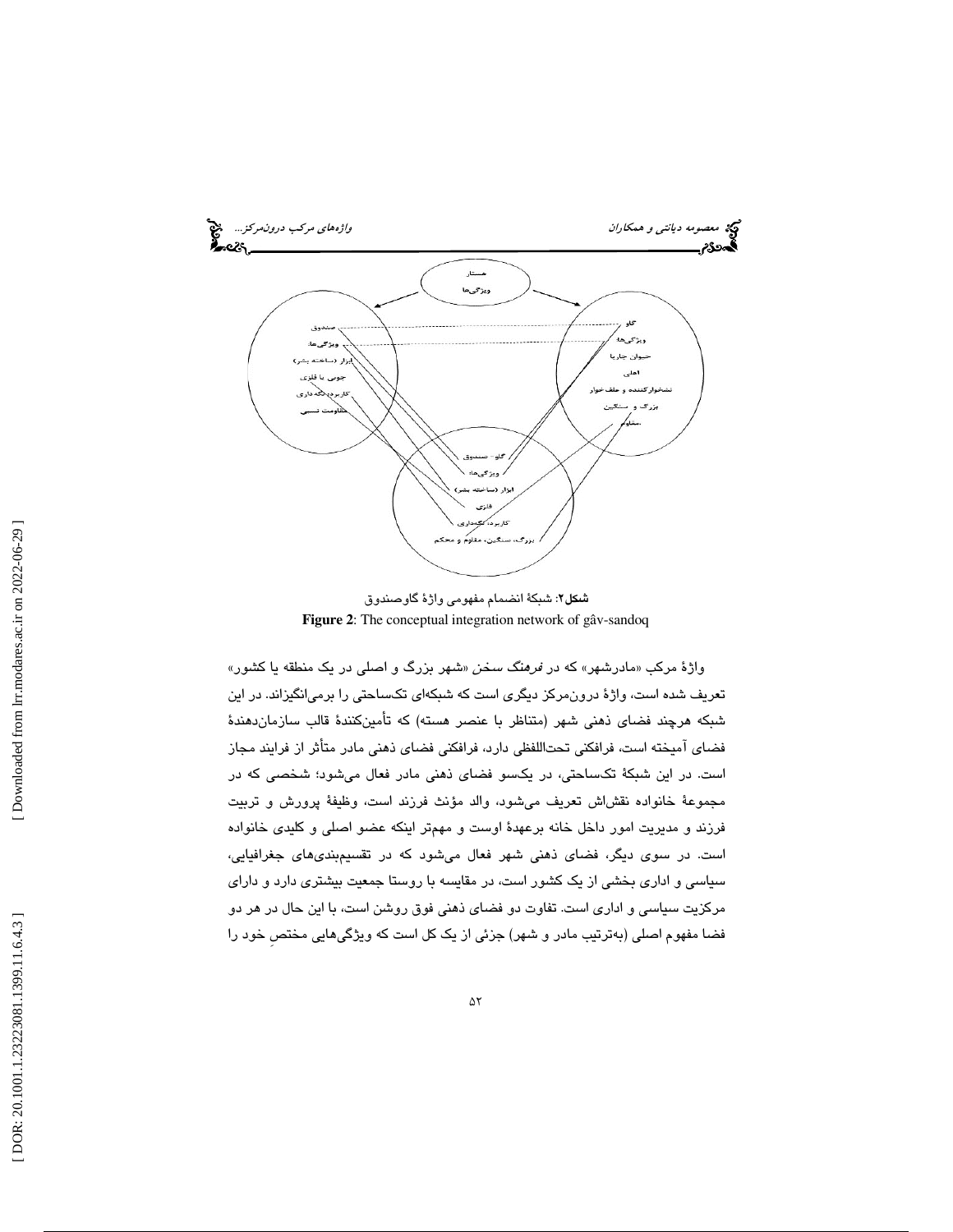دارد. اين ساختار مشترك در قالب فضايي عام ظاهر و به نگاشت عناصر متناظر دو فضا منجر ميشود. روابط حياتي قياس و قياسناپذيري روابط حياتي اي هستند كه عناصر دو فضا را به يكديگر مينگارند. همزمان با نگاشت عناصر، قالب سازمان دهندة فضاي ذهني شهر و عناصري از دو فضا فرافكنده ميشوند و فضايي آميخته را شكل ميدهند. در فضاي آميخته مانند فضاي ذهني شهر، هستار اصلي شهر است كه تمام ويژگيهاي شهر را داراست، با اين حال درنتيجهٔ آميختگي دو مفهوم، مانند مادر در خانواده نقش كليدي و اصلي را در كشور داراست و از شهرهاي اصلي محسوب ميشود. اين معناي پيدايشياي است كه از فضاهاي درونداد نسخه برداري نشده است. در اين مفهومپروري روابط حياتي قياس و قياسناپذيري در فضاي ميخته فشرده و به رابطة حياتي شباهت و ويژگي تبديل ميشوند. آ



**شکل ۳:** آمیختگی مفهومی واژهٔ مادرشهر **Figure 3**: The conceptual integration network of mâdar-šahr

در سه واژة درون مركز فوق، فضاي ذهني متناظر با عنصر هسته، قالب سازماندهندهاش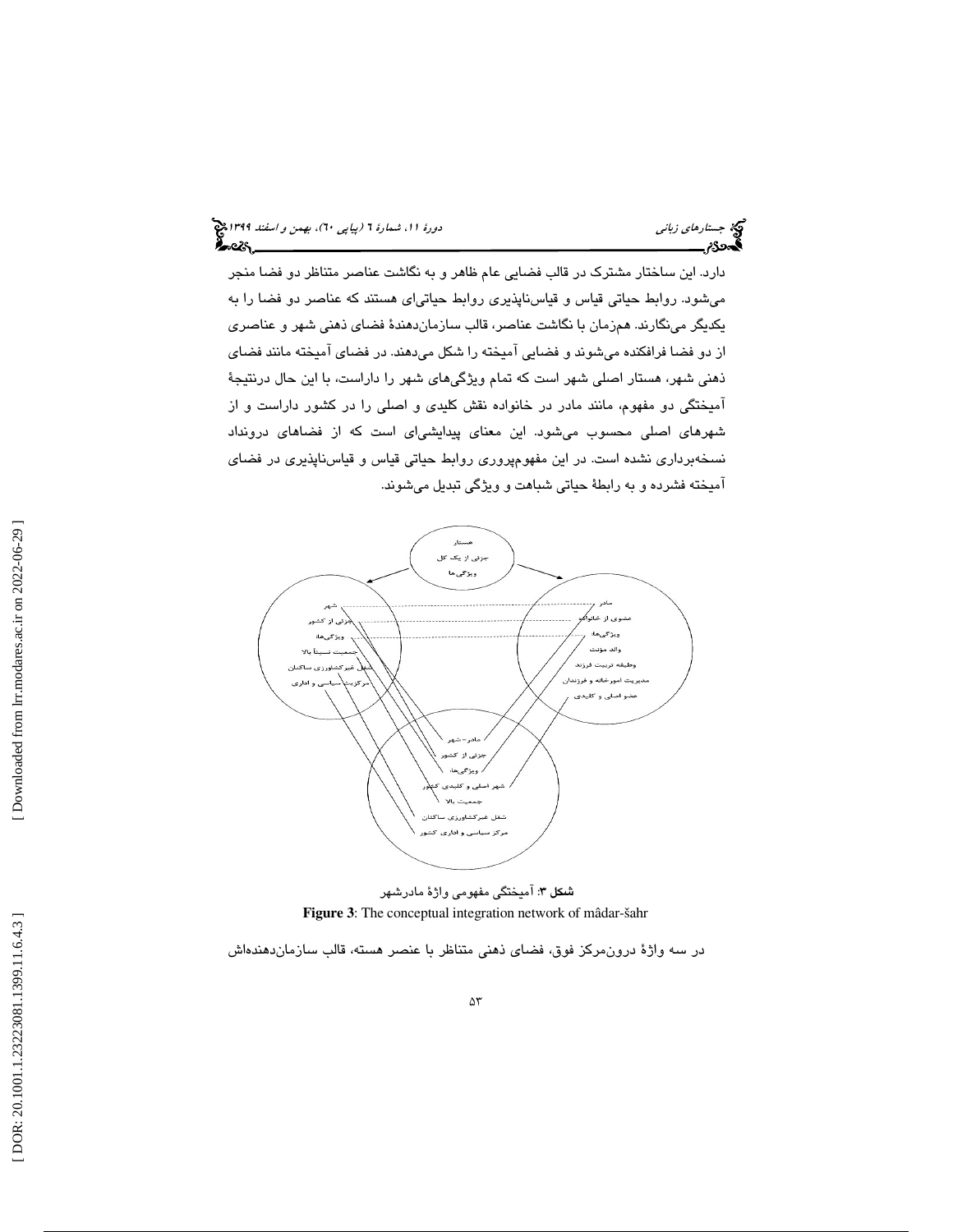را با فضاي آميخته به اشتراك مي گذارد و به شكل تحتاللفظي به فضاي آميخته فرافكنده ميشود، اما فرافكني فضاي ذهني متناظر با توصيفكننده (بهترتيب تخته، گاو و مادر) متأثر از فرايند مجاز است. گفتني است علاوه بر سه واژة فوق، اين الگوي مفهومپروري در واژههاي مركب درونمركز بسياري نظير شيرزن، شيرمرد، مادرهاگ، مادرچاه، تختهپوست، خانداداش، خاندايي، شيربلال، بچهرينگ، قالپاقدزد، جعبهرنگ و قلوه سنگ قابل مشاهده است. البته در تمامي موارد فوق هرچند فرافكني فضاي ذهني متناظر با توصيفكننده مجازبنياد است، الزاماً رابطهٔ حیاتی قیاس بین دو فضا برقرار نیست. بهعبارتی، در حالی كه رابطهٔ قیاس بین دو فضای ذهنی تمام نمونههای بالا پیوند برقرار کرده است، در واژههای قالپاق،رزد و جعبهرنگ به ترتيب رابطة حياتي نقش ـ ارزش و جزء ـ كل فضاهاي ذهني را به يكديگر پيوند ميدهد. وجود واژههاي درونمركز فوق علاوهبر موارد تحليل شده نشان ميدهد كه الگوي يادشده و عدم تبعيت از اصل تركيبپذيري معنايي تنها به واژههاي تحليلشده محدود نميشود.

خلاف واژههاي فوق، گاه در واژههاي درونمركز پيچيدگي ساخت معنا هرچند با فعال شدن شبكهاي تك ساحتي توجيه ميشود، كاملاً تابع الگوي فرافكني تحتاللفظي فضاي متناظر با هسته و فرافكني مجازبنياد فضاي متناظر با توصيفكننده نيست، بلكه تأثيرگذاري فرايند استعاره برروي فضاي متناظر با توصيفكننده قابلِ پيگيري است. يكي از واژههاي مركب رونمركزي كه بهنظر ميرسد فرايند مفهومپروري آن، اين الگو را نشان ميدهد، واژة د «سفرهماهی» است. *فرهنگ سخن* سفرهماهی را «گروهی از ماهیهای غضروفی با بدن و بالههاي سينهاي پهن كه از دو طرف به سر و گردن آنها چسبيده است» تعريف ميكند. طبق تعريف، سفرهماهي نوعي ماهي با ويژگيهاي متفاوت با عضو سرنمون مقولة ماهي است. هرچند اين واژة مركب، درونمركز است، مفهومپرورياش تابع اصل تركيبپذيري معنايي نيست. مفهوم پروري آن با فعال شدن دو فضاي ذهني سفره و ماهي آغاز ميشود. معني سفره در زبان فارسي حاوي هستاري گستردني و پهن است كه ساختار پيوستهاي دارد، بهشكل مربع، مستطيل يا دايره است و ممكن است از جنس نايلون، پارچه و مانند آن باشد. درسوي ديگر، فضاي ذهني ماهي دربرگيرندة ماهي بهمنزلة موجودي زنده، مهرهدار و آبزي است كه بدنش پوشيده از پولك است، بهجاي شش، آبشش دارد و با كمك بالههايش در آب شنا ميكند. دو فضا و قالب سازماندهندة آنها با يكديگر تفاوت دارند، با اين حال در هر دو فضا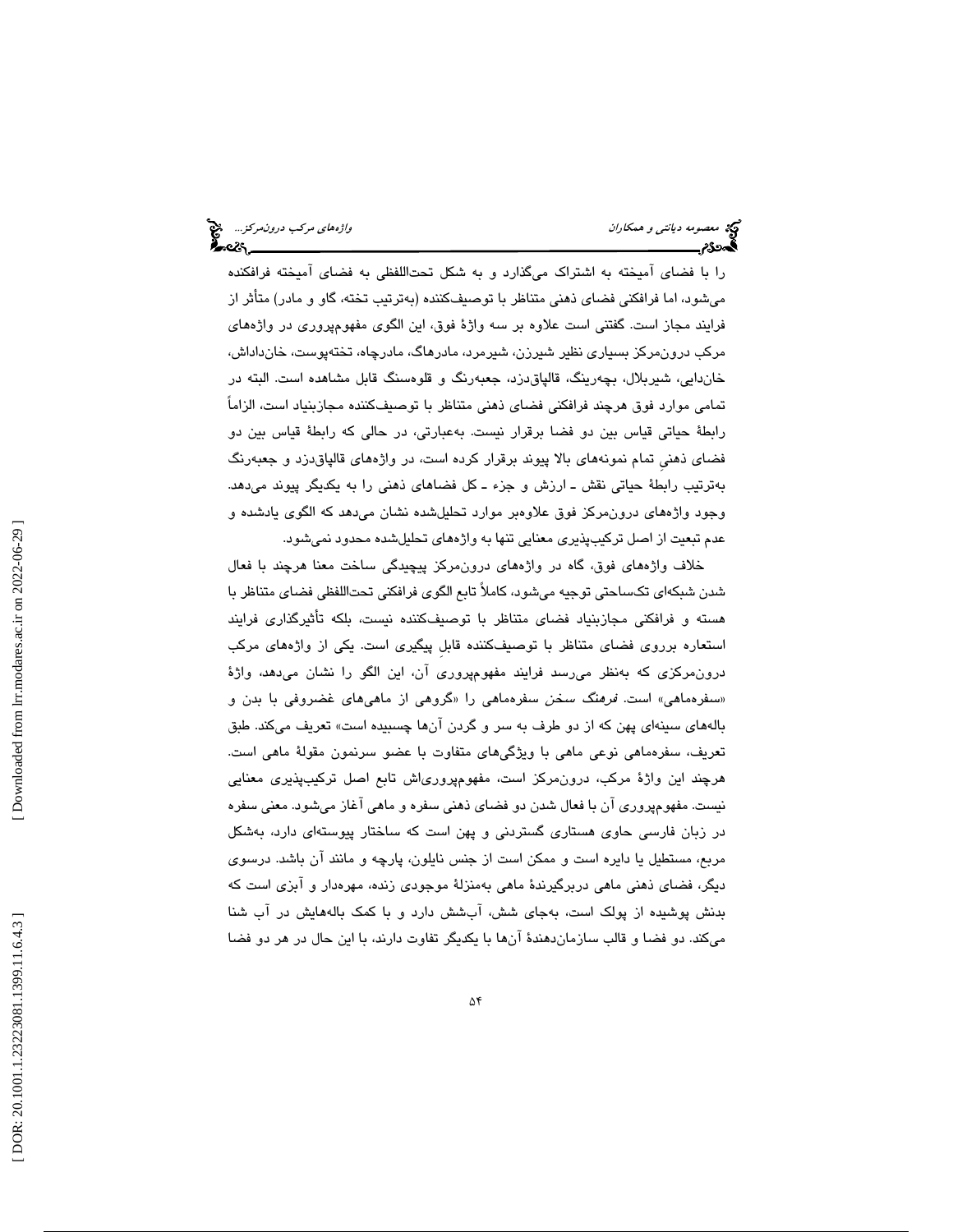هستاري همراه با ويژگيهايش فعال شده است. اين ساختار مشترك در قالب فضايي عام ظاهر ميشود و روابط حياتي قياس و قياسناپذيري ماهي را بهمنزلة يك كل به سفره مينگارد و ساختار بدني ماهي را با ساختار كلي سفره متناظر ميسازد. نتيجة اين نگاشت شكلگيري فضايي آميخته است كه قالب سازماندهندة فضاي ذهني ماهي آن را سازماندهي ميكند و حاوی عناصری است كه به شكل گزینشی از فضاهای درونداد فرافكنده شدند. شكل كلی سفره با ويژگي يكپارچگي آن عنصري است كه از فضاي سفره فرافكنده ميشود، اما ساير ويژگيهاي سفره در اين آميختگي نقشي ندارند. در فضاي آميخته ماهياي وجود دارد كه به مجموع اندام آن مانند سفره ساختاري هم پيوسته را تشكيل ميدهند؛ يعني نوع خاصي از ماهي مفهومسازي ميشود كه با مفهوم سرنمون ماهي در فضاي درونداد دوم تفاوتهايي دارد. اين همان معناي پيدايشياي است كه در فضاي آميخته شكل ميگيرد. اين نوع مفهومسازي شبكهاي تك ساحتي را فعال ميكند، زيرا تنها قالب سازماندهنده يكي از فضاها (فضاي ماهي) به فضاي آميخته فرافكنده مي شود. اين آميختگي رابطهٔ حياتي قياس و قياس ناپذيري را به رابطة حياتي شباهت و يگانگي فشرده ميكند. همچنين، در اين آميختگي هرچند فرافكني فضاي ذهني ماهي تحتاللفظي است، فضاي ذهني سفره متأثر از استعارة تصويري به فضاي آميخته مي رود. بهعبارتي، آنچه از فضاي ذهني سفره به فضاي آميخته ميرود، ساختار طرحوارهاي<sup>؟؟</sup> آن است. ميتوان گفت در سطحي انتزاعي ساختار يكپارچه و پيوستة سفره در تناظر با بدن به هم پيوستة سفرهماهي قرار ميگيرد. لذا خلاف واژههاي قبل ، در اين نوع واژه شكل ظاهرى كل واژه (سفرهماهى) با شكل هستهٔ واژهٔ مركب، يعنى شكل معمول ماهی تفاوت دارد. گفتنی است بهباور نیكولادیس<sup>؛؛</sup> (107-106 2006) این دسته از مركب هاي اسم ـ اسم برمبناي شباهت در شكل ظاهري ساخته ميشوند و برهمين اساس كودكان آنها را زودتر از ساير مركبهاي استعاري فراميگيرند.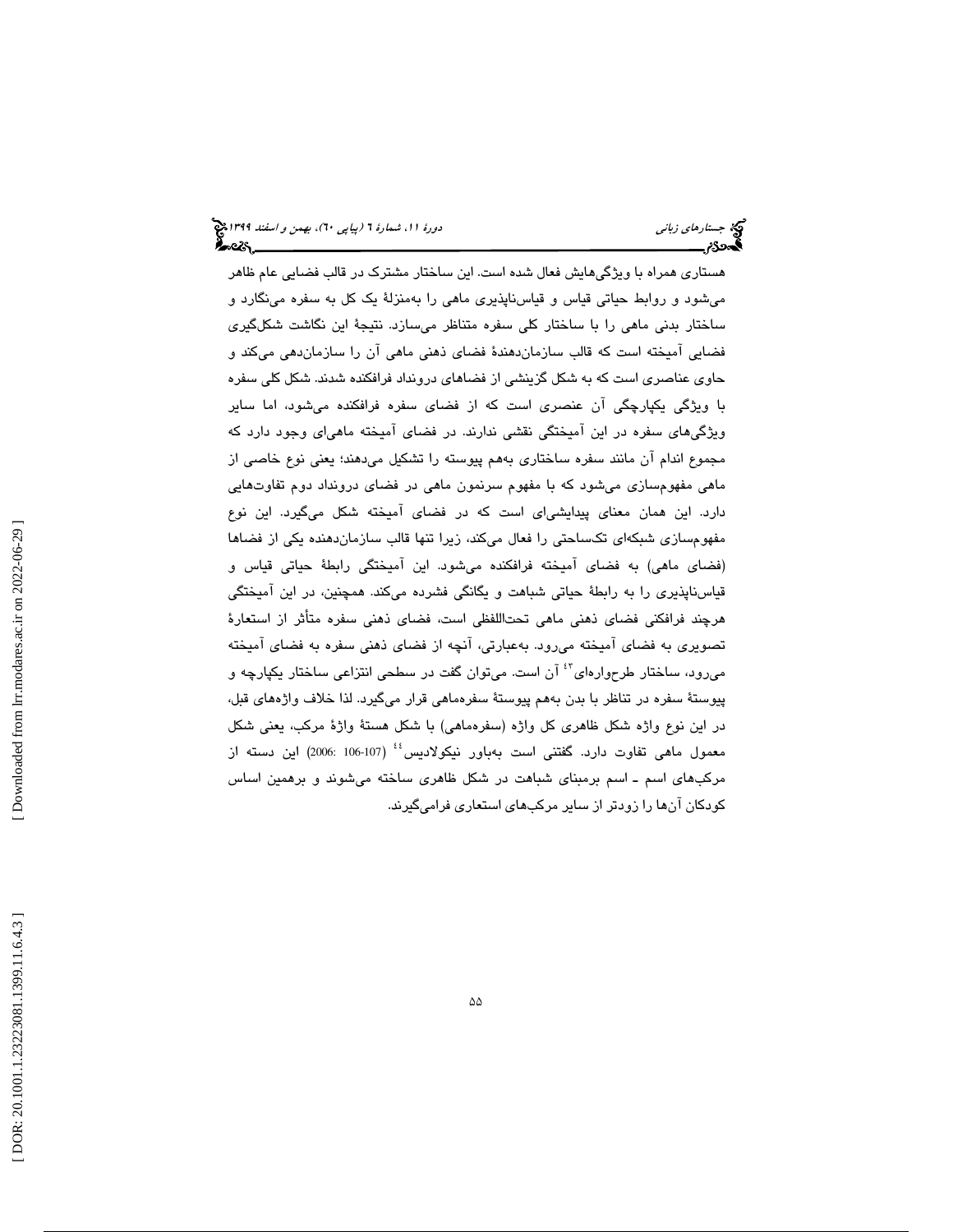

**شىكل۴**: شبكةٔ انضىمام مفهومى واژهٔ سفرەما*هى* **Figure 4**: The conceptual integration network of sofre-mâhi

واژهٔ مركب «كمانارّه» واژهٔ مركب درون،مركز ديگرى است كه از الگوى مفهومٖپرورى واژهٔ سفرهماهي تبعيت ميكند. طبق تعريف *فرهنگ سخن*، كماناره ابزار دستي كمانيشكل برشكاري با يك دسته است كه تيغة برندهاي بين دو سر آن بسته ميشود. برمبناي معناي كل واژه ميتوان دريافت كه تركيبپذيري معنايي در مفهوم مطلق آن در اين واژه مشاهده نميشود. مفهومپروري در اين واژه با فعال شدن شبكهاي تكساحتي حاوي دو فضاي درونداد كمان و اره آغاز ميشود. در فضاي ذهني كمان هستاري وجود دارد كه طبق تعريف فرهنگ سخن از سلاحهاي جنگي قديم است و از چوبي منحني شكل و زهي كه دو سر چوب را به يكديگر متصل ميكند، تشكيل شده است. در سمت ديگر، فضاي ذهني اره فعال ميشود. طبق تعريف فرهنگ در اين فضا نيز ابزاري دستي با تيغهاي فولادي و دندانهدار و همراه با دستهاي براي بريدن چوب و فلزات وجود دارد. هرچند دو فضاي ذهني قالب سازماندهندة متفاوتي دارند، در هر دو هستاري دستساز بشر همراه با ويژگي ها و كاركردآن فعال شده است. اين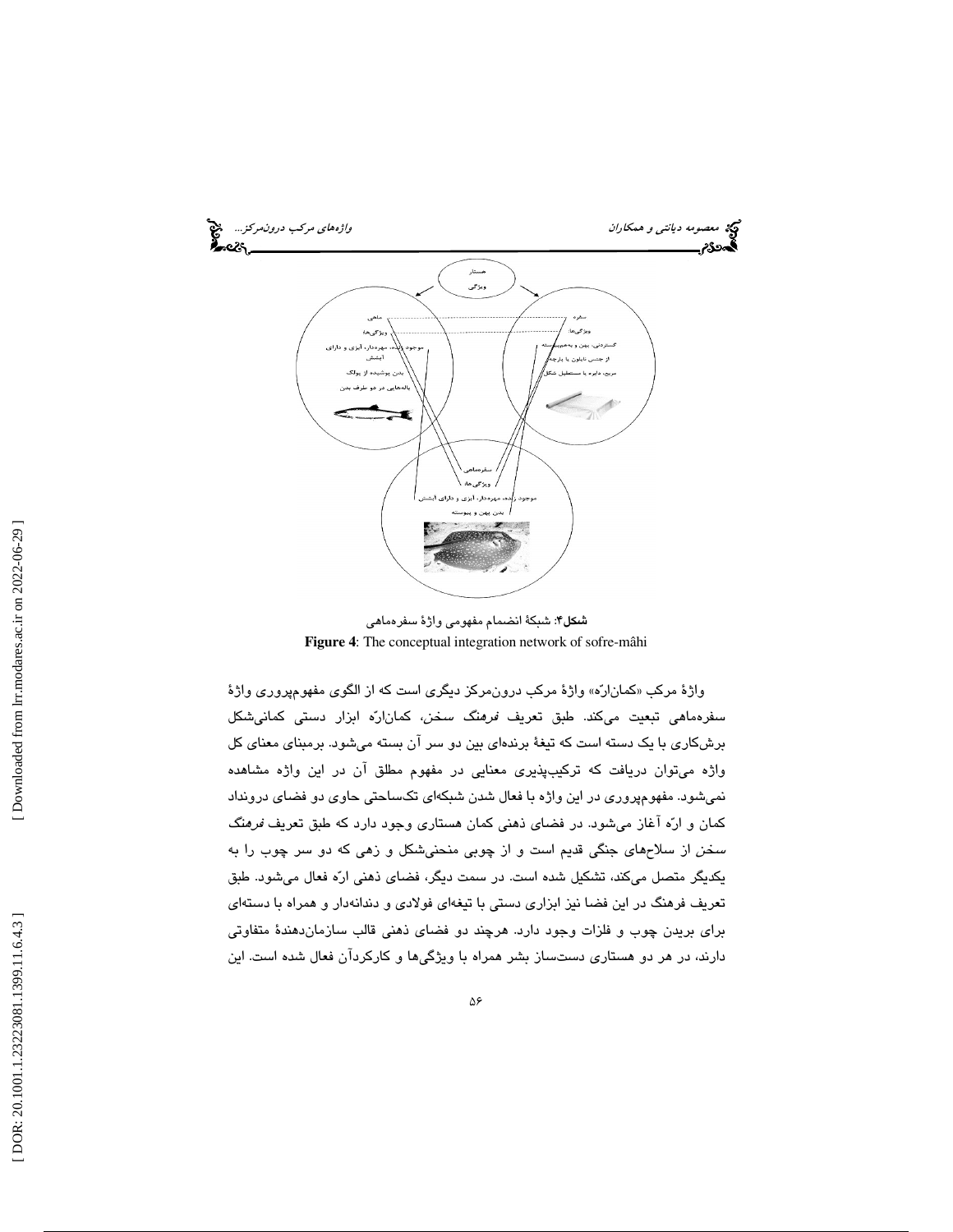ساختار مشترك در قالب فضايي عام با عناصر انتزاعي هستار، ويژگي و كاركرد ظاهر ميشود و به برقراري رابطه قياس و قياسناپذيري بين دو فضا منجر ميگردد. سپس با فرافكني قالب سازماندهنده فضاي ذهني اره و فرافكني گزينشي عناصر دو فضا، فضايي آميخته شكل ميگيرد. در فضاي آميخته ارهاي وجود دارد كه بهلحاظ شكل ظاهري به كمان مانند شده و اين همان معناي پيدايشي است. درواقع، نوعي اره مفهومسازي ميشود كه با مفهوم سرنمون اره از نظر شكل و ساختار تفاوت دارد. در اين آميختگي مفهومي رابطة حياتي قياس و قياسناپذيري به رابطة حياتي شباهت و يگانگي فشرده ميشوند. همچنين، در اين آميختگي هرچند فرافكني فضاي ذهني اره تحت اللفظي است، فرافكني فضاي ذهني كمان متأثر از استعارة تصويري است.



**شكل ۵**: شبكةٔ انضمام مفهوم*ی* واژهٔ ك*م*انارّه **Figure 5**: The conceptual integration network of kamân-arre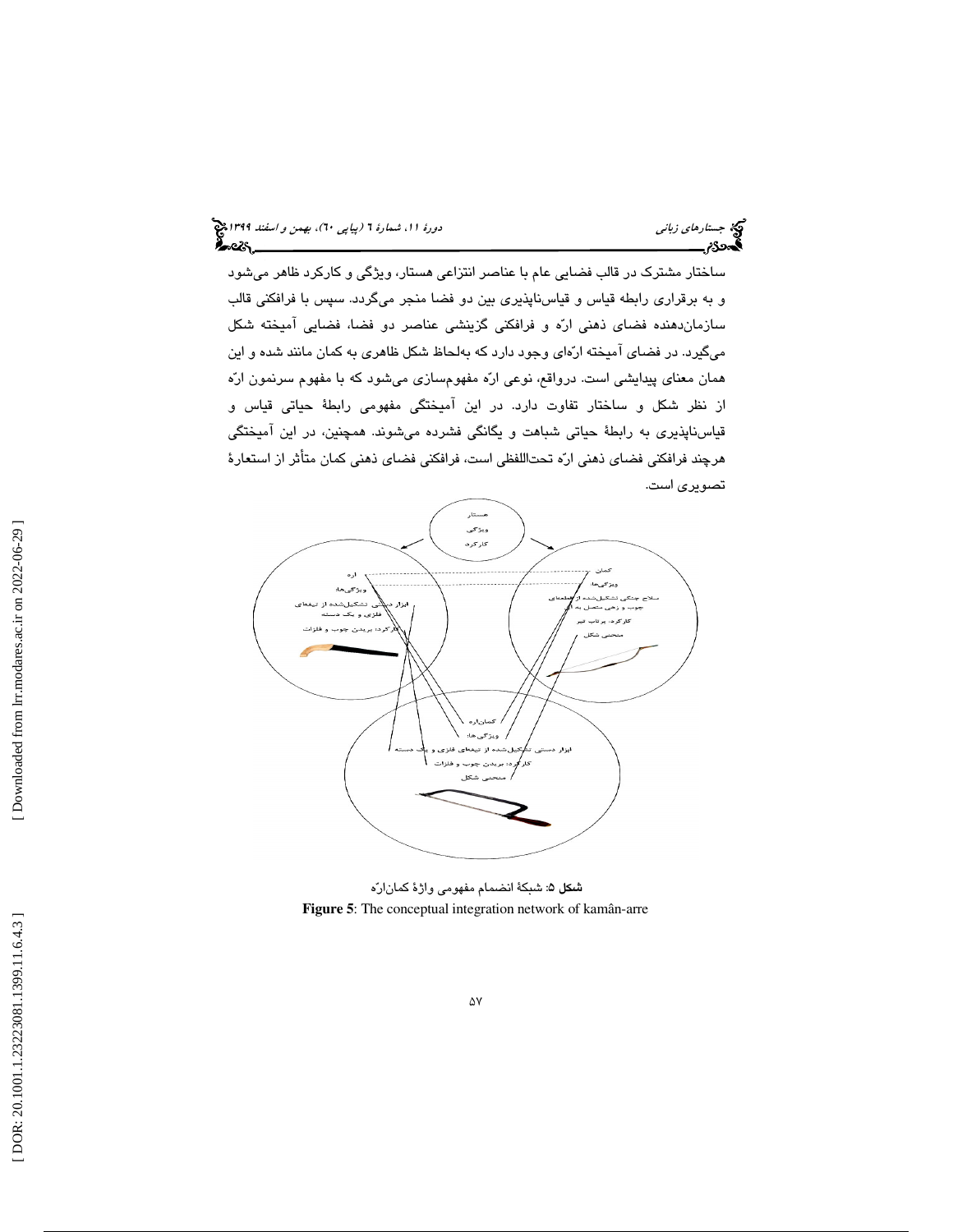در مفهومپروري واژة سفرهماهي و كماناره، فضاي ذهني متناظر با هستة واژة مركب (بهترتيب ماهي و اره) كه قالب سازماندهندهاش را با فضاي آميخته به اشتراك ميگذارد، به شكل تحتاللفظي به فضاي آميخته فرافكنده ميشود؛ درحالي كه از فضاي درونداد دوم (متناظر با توصيفكننده) تنها شكل طرحوارهاي هستار، متأثر از استعارة تصويري فرافكنده ميشود. الگوي فوق علاوه بر دو واژة تحليلشده، در تعدادي واژة درونمركز ديگر مانند نيزهماهي، چرخدنده، كلمدگمه، مارماهي، كاسبرگ و كاسهنبات نيز مشاهده شد. البته بسامد اين الگو نسبتبه الگوي مشاهدهشده در واژههاي تختهسنگ و مادرشهر بسيار كمتر است. وجود واژههاي درونمركز يادشده مؤ يد آن است كه الگوي فوق نيز يكي از الگوهاي ساخت واژة درونمركز در فارسي است. واژههايي كه طبق اين الگو ساخته ميشوند، از اصل تركي بپذيري معنايي تبعيت نميكنند، چون توصيفكنندهشان متأثر از استعارة تصويري است.

## . نتيجه 6

در پژوهش حاضر تلاش شد با تمركز بر واژههاي مركب درون مركز و تحليل فرايند ساخت معنا در آنها نشان داده شود كه وجود عنصر هسته در واژههاي درونمركز الزاماً هميشه به معني تركيبپذيري معنايي و سادگي ساختار مفهومي اين نوع واژهها نيست. به اين منظور از نظرية آميختگي مفهومي (2002 ) بهره گرفته شد و فرايند مفهوم پروري در تعدادي اسم مركب درونمركز اسم ـ اسم توصيف شد. تحليلها نشان ميدهد كه هرچند در واژههاي در ونمركز عنصر هسته وجود دارد، گاه وجود اين عنصر، سادگي ساختار مفهومي اين واژهها را تضمين نميكند. همانطور كه در واژههاي تخته سنگ، گاوصندوق و مادرشهر مشاهده شد، گاه متأثر از عملكرد مجاز بر روي جزء توصيفكننده، فرايند ساخت معنا شبكهاي تكساحتي را برم يانگيزاند كه هرچند به پيچيدگي شبكههاي انضمامي دوساحتي نيست، سادگي و تركيبپذيري معنايي شبكه هاي ساده را نيز نشان نميدهد. همچنين، همانطور كه در تحليل دو واژة سفرهماهي و كماناره مشاهده شد، گاه پيچيدگي مفهومي واژههاي درونمركز ناشياز تأثيرگذاري استعارة تصويري بر جزء توصيفكننده است. يها همچون نمونه تختهسنگ، گاوصندوق و مادرشهر، در اين حالت نيز چون قالب سازمان دهنده دو فضاي درونداد متفاوت است، اما تنها قالب سازماندهندة فضاي متناظر با هسته به فضاي آميخته فرافكنده ميشود،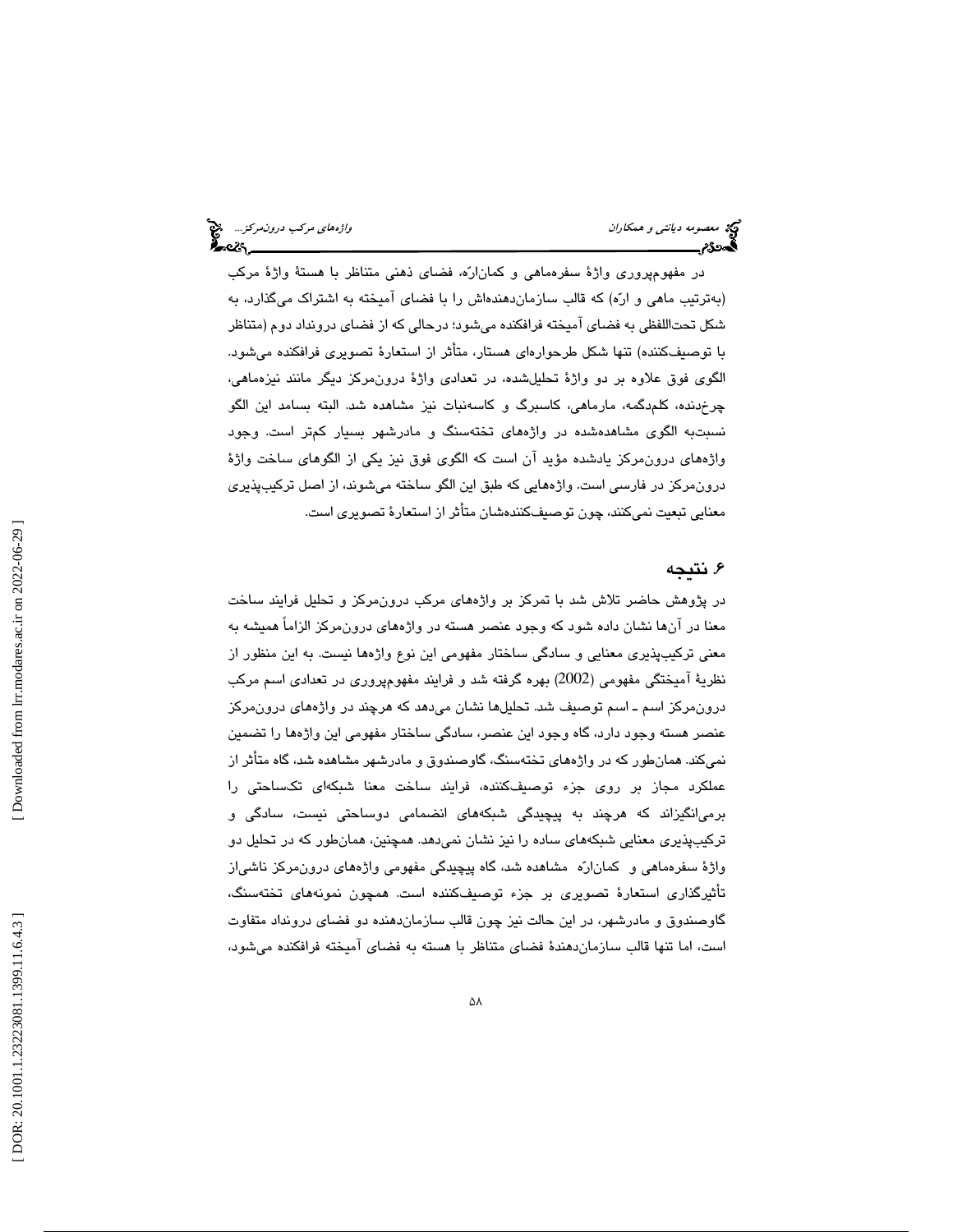اين پيچيدگي خود را به شكل فعال شدن شبكهاي تكساحتي نشان ميدهد.

تحليلها همچنين بهطور ضمني نشان ميدهند كه همانطور كه بنسز (2006) اشاره ميكند درنظر گرفتن مرز مطلق بين انواع واژههاي مركب بر مبناي تركيبپذيري معنايي منطقي بهنظر نميرسد. براساس طبقهبندي درونمركز ـ برونمركز و تعريف واژههاي درونمركز، مبنيبر وجود نوعي رابطة شمول معنايي بين عنصر هسته و واژة كل، واژههاي تحليلشده در اين پژوهش درونمركز محسوب ميشوند (مثلاً تختهسنگ نوعي سنگ است، گاوصندوق نوعي صندوق است و سفرهماهي نوعي ماهي است)؛ با اين حال، هيچيك از اين واژهها (و واژههاي ديگري كه درمتن به آنها اشاره شد) نقطة پرتابي براي شبكههاي انضمامي ساده نبودند. البته پژوهش حاضر وجود واژههاي درون مركز ساده و شفافي نظير شويدپلو، آجرسفال و غيره را كه مفهومپروري در آنها شبكهاي ساده را برميانگيزاند، كتمان نميكند. اما ميتوان اينطور استنباط كرد كه تمام واژههايي كه برمبناي تعريف، درون مركز تشخيص داده ميشوند ساختار مفهومي يكساني ندارند، چون برخي از آنها مانند واژههاي برونمركز تحتتأثير استعاره يا مجاز سطوحي از پيچيدگي مفهومي را نشان ميدهند. اين عدميكدستي در ميان واژههايي كه درونمركز تلقي ميشوند، خود گواهي بر فقدان مرزي قطعي بين اين دو طبقه است. بدينترتيب، تصور پيوستاري از واژههاي مركب منطقيتر از درنظر گرفتن طبقاتي با مرزهاي مشخص است و علاوهبر آن منطبق بر ديدگاه سرنموني در رويكرد شناختي است. بر اين اساس شايد ادعای سبزواری (۱۳۹۲) مبنی بر انطباق تقسیمبندی درونمرکز ـ برونمرکز بر تقسیمبندی شفافيت معنايي ـ تيرگي معنايي نيازمند تعديل است. اما ادعاي قطره و قندهاري (١٣٩٥) دربارهٔ درنظر گرفتن پيوستار تركيبپذيري قابلِ پذيرش است. همچنين چون برمبناي ادعاي فوكونيه و ترنر (2002) شبكههاي انضمامي برروي پيوستاري قرار دارند كه در منتهياليه آن شبكههاي دوساحتي قرار ميگيرند، بهنظر ميرسد آنچه جايگاه انواع واژههاي مركب را در پيوستار واژههاي مركب تعيين ميكند، پيچيدگي مفهومي اين واژههاست. درحالي كه واژههاي مركبي نظير شويدپلو ابتداي پيوستار را اشغال ميكنند، واژههاي درونمركزي نظير موارد تحليلشده در اين پژوهش به قطب ديگر پيوستار نزديكترند. قاعدتاً واژههاي مركبي كه همزمان چند استعاره و مجاز اجزاي آنها را متأثر ساخته در انتهاي پيوستار قرار ميگيرند. شكل 6 چنين پيوستار دوبعدي قابل تصوري را به تصوير ميكشد.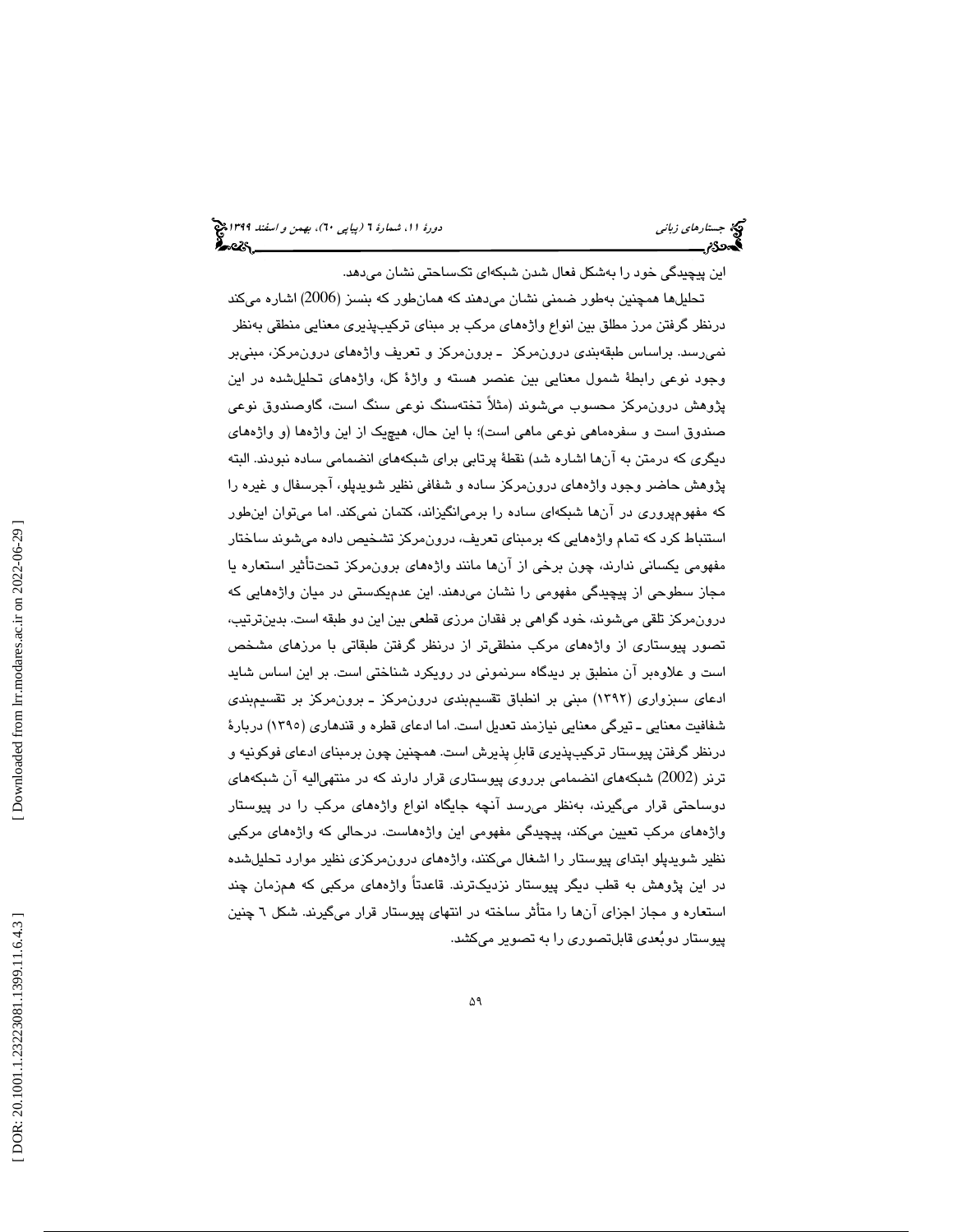| <i>واژههای مرکب درونمرکز</i> چ <mark>چ</mark><br>డించిన |                                                  | کی معصوم <i>ه دیانتی و همکاران</i><br>گم <b>هگ</b> رم |
|---------------------------------------------------------|--------------------------------------------------|-------------------------------------------------------|
| شبکههای ساده                                            | شبكەھاي<br>تکساحتی                               | شبكەھاي<br>دوساحتى                                    |
| واژەھای مرکب فاقد<br>استعاره و/يا مجاز                  | واژههای مرکب دارای<br>یک جزء استعاری یا<br>مجازى | واژەھای مرکب<br>دارای دو جزء<br>استعاري و مجازي       |

**شىكل ۶**: پيوستار فرضى پيچيدگى واژەھاى مركب **Figure 6**: Hypothetical continuum of complexity of compound words

گفتني است چنين شرايطي ادعاي انيسكو<sup>ه،</sup> (2014) مبني بر تفاوت واژههاي مركب در ميزان ذهني بودن (تأثيرگذاري استعاره و/يا مجاز) را نيز تأييد مي كند. نتايج فوق نشان ميدهند همانطور كه مركبهاى برونمركز همه پيچيدگى مفهومى يكسانى ندارند و برخى پيچيدەترند، واژههای درون،مرکز نیز همه ساختار مفهومی یکسانی ندارند.<sup>۶٬</sup>

7. پينوشت ها

- 1. Bloomfield
- 2. Panini
- 3. Guevara
- 4. conceptual semantics
- 5. embodied cognition
- 6. Sweetser
- 7. creativity
- 8. Ungerer
- 9. Schmid
- 10. Tribushinina
- 11. Mierzwi ńska-Hajnos
- 12. Li
- 13. Gao
- 14. Vorobeva
- 15. Okoye
- 16. redhead
- 17. compositionality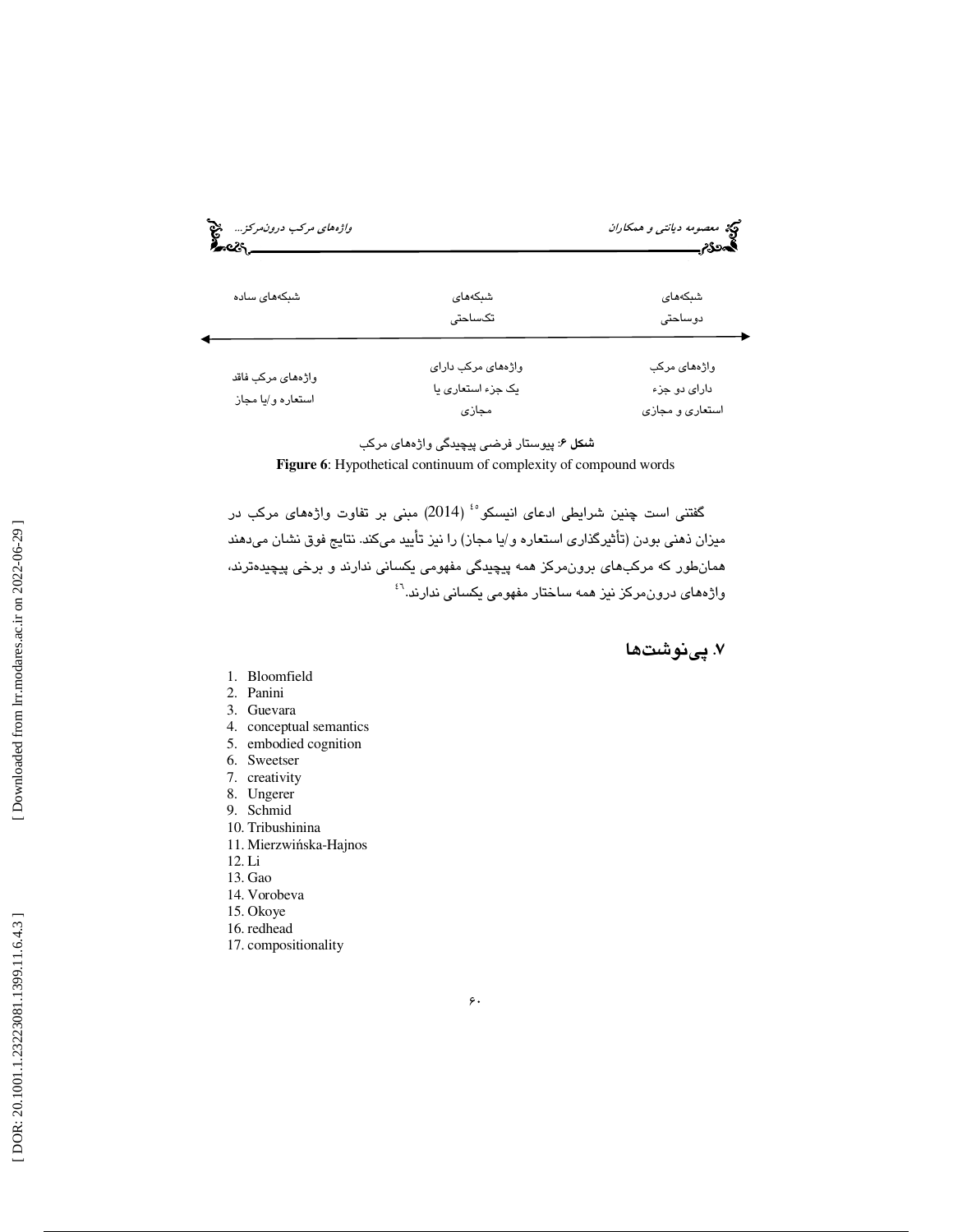جستار*هاي زباني (بياپي 60)، بهمن و اسفند 1*398 هجرا بياني دورة 11، شمارة 1 (پياپي ٢٠)، بهم*ن و اسفند 1*394 هج ీంయ,

- 18. Frege
- 19. Kavka
- 20. meaning construction
- 21. conceptual blending theory
- 22. emergent structure
- 23. integration network
- 24. mental space
- 25. blend space
- 26. selective projection
- 27. composition
- 28. completion
- 29. elaboration
- 30. simplex network
- 31. role-value
- 32. mirror network
- 33. single-scope network
- 34. double-scope network
- 35. vital relation
- 36. outer-space
- 37. inner-space
- 38. change 39. identity
- 40. time
- 
- 41. space 42. property
- 43. schematic structure
- 44. Nicoladis
- 45. Onysko
- 46. Figurativity

## . منابع 8

- استاجي، ا،. و قانون، م. (1389). بررسي نقش استعاره در ساختواژه زبان فارسي. مجموعه مقالات پنجمين همايش پژوهشهاي زبان و ادبيات فارسي، دانشگاه سبزوار، صص. ٦٦٨-٦٦٨.
- افراشي، آ. (١٣٧٨). نگاهي به شفافيت و تيرگي معنايي در سطح واژههاي مركب. ز*بان و* ادب ، 9و ،10 61- 74.
	- انوري، ح. (1381). فرهنگ بزرگ سخن. تهران: سخن. •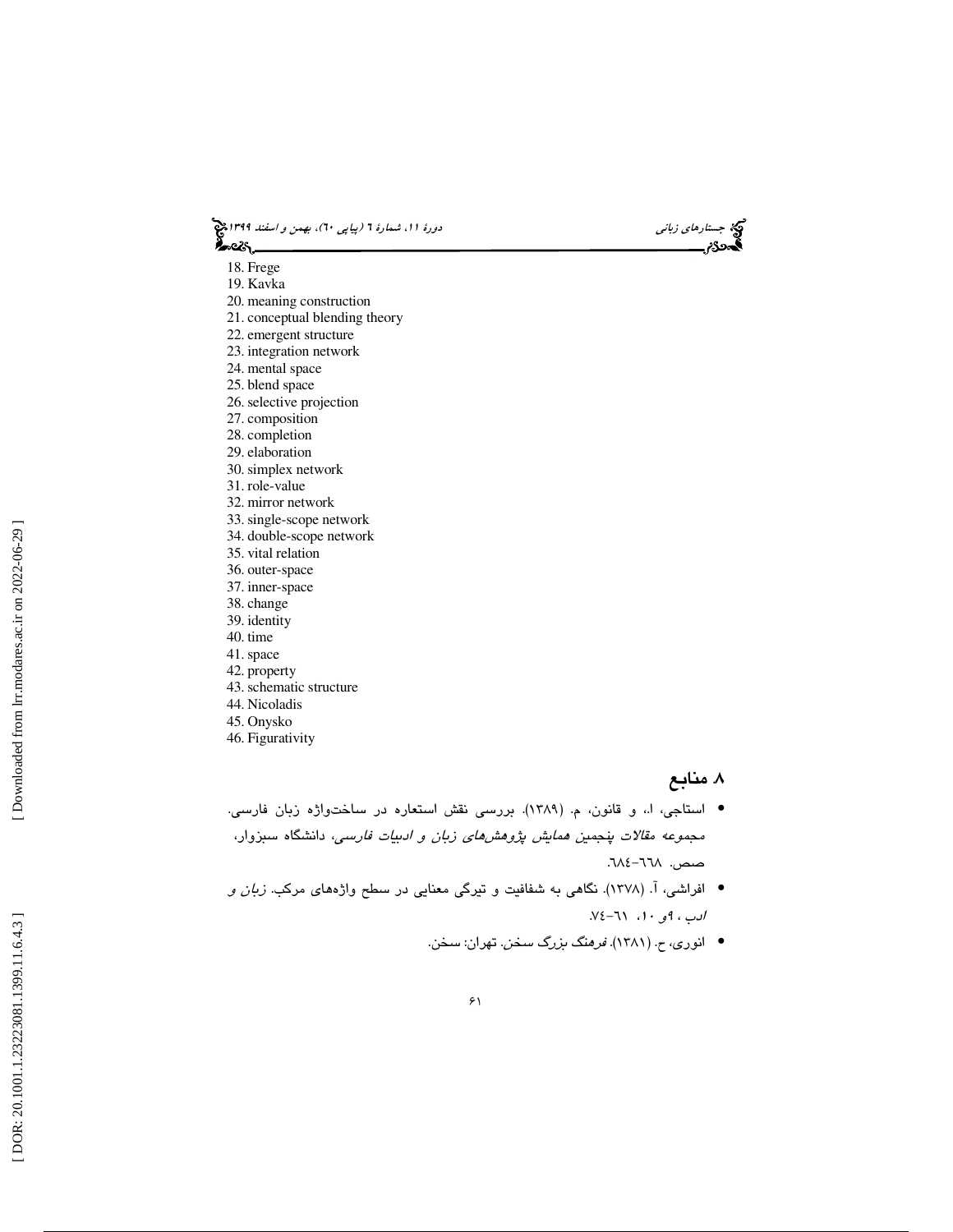# می معصومه د*يانتي و همكاران* واژههاي مركب د*رونمركز...*. م<sup>عن</sup><br>ال**جمهوره ديانتي و همكاران واژه واژه واژه واژه واژه واژههاي مركب درونمركز... مثل**<br>**الجمهوری**م پرتو، ا. (1373). واژهياب: فرهنگ برابرهاي پارسي واژگان بيگانه. تهران: اساطير. • ترابيان، ا. (1392). بررسي استعاره در اسمهاي مركب اسم ـ اسم زبان فارسي درچارچوب • ز*بانشناسي شناختي*. پاياننامهٔ كارشناسيارشد. دانشگاه شيراز. • خباز، م. (١٣٨٦). جايگاه هسته در كلمات مركب غيرفعلي فارسي*. دستور، ٣،* ١٥٣-١٦٦. • دهخدا، ع.ا. (١٣٧٧) *. لغتنامه*. زيرنظر م. معين و س.ج. شهيدي. تهران: دانشگاه تهران. سبزواري، م. (1391). تبيين و تحليل رابطههاي معنايي در اسامي مركب برونمركز فارسي • معیار. *پژوهشنامهٔ انتقادی متون و برنامههای علوم انسانی*، ۱، ٤٥-٦١. سبزواري، م. (1392). شفافيت و تيرگي معنايي اسامي مركب زبان فارسي از ديدگاه • شناختي. *جستار<i>هاي زباني، ۳ (*۱۵)، ٥٥–۷۳.

- سبزواري، م. (١٣٩٧). بررسي معنىسازي و استنباط و الگوهاي مفهومي اسمهاي مركب درونمركز فارسى. *زبانپژوهي، ۲۷*، ۶۹-۲۸.
	- شقاقي، و. (1386). مباني صرف. تهران: سمت. •
	- طباطبايي، ع. (1382). اسم و صفت مركب در زبان فارسي. تهران: مركز نشردانشگاهي. •
- طباطبايي، ع. (1393). تركيب در زبان فارسي (بررسي ساختاري واژههاي مركب). تهران: فرهنگستان زبان و ادب فارسي.
	- عميد، ح. (1389). فرهنگ فارسي عميد. تهران: راهرشد. •
- قطره، ف.، و قندهاري، م. (١٣٩٥). بررسي اسمهاي داراي ساختار «اسم١ (و) اسم٢» در زبان فارسي بر اساس نظرية آميزش مفهومي. مجموعه مقالات چهارمين همايش ملي صرف (صص ۱۷۱–۱۹۰). تهران: نشر نویسه پارسی.
- كريمي دوستان، غ،. و وحيد، ا. (1392). تحليل معنايي كلمات مركب اسم ـ اسم در زبان فارسی. *پژوهشهای زبان شناسی*، ۱، ۲۵-۸۲.
	- معين، م. (1363). فرهنگ فارسي معين. تهران: اميركبير. •
- میرعمادی، س.ع.، و مجیدی، س. (١٣٨٦). تحلیل معنایی واژگان مرکب مفعولی در زبان فارسی. *زبان و زبانشناسی، ه*، ٥٥–٧٠.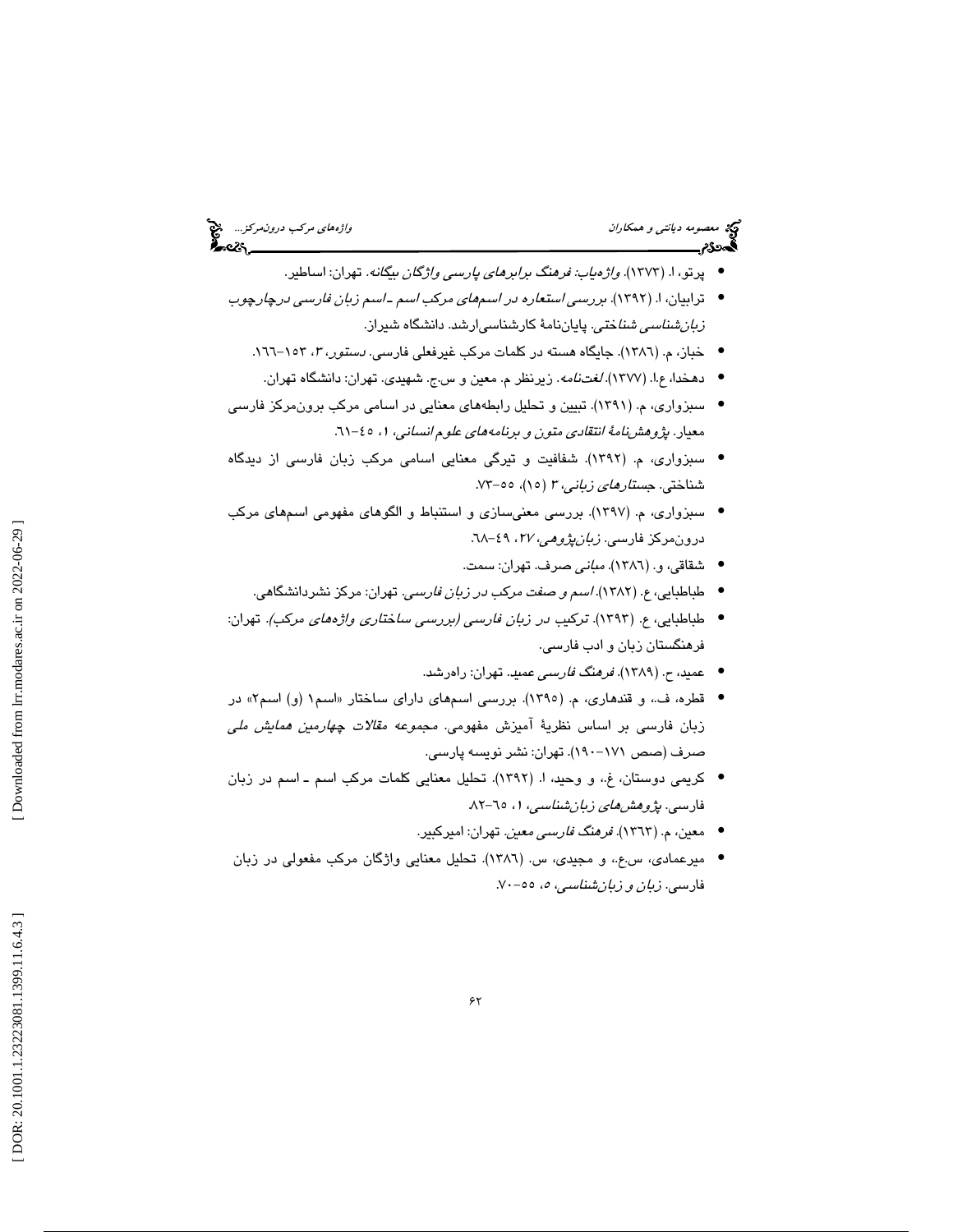#### جستار*هاي زباني (بياپي 60)، بهمن و اسفند 1*398 هجرا بياني دورة 11، شمارة 1 (پياپي ٢٠)، بهم*ن و اسفند 1*394 هج أحمدهم

## **References**

- Afrashi, A. (2000). A look at semantic transparency and opacity in the compound words. *Literary Text Research*, 4 (9-10), 61-74 .[In Persian].
- Amid, H. (2009). *Amid Persian Dictionary* (edited by Ghazale Alizadeh). Tehran: Rah-e Roshd. [In Persian].
- Anvari, H. (2003). *Sokhan Comprehensive Dictionary*. Tehran: Sokhan .[In Persian].
- Bauer, L. (1979). On the need for pragmatics in the study of nominal compounding. *Journal of Pragmatics*, 31(1), 45-50.
- Benczes, R. (2006). *Creative compounding in English: The semantics of metaphorical and metonymical noun-noun combinations.* Amsterdam /Philadelphia: John Benjamins.
- ---------------- (2009). What Motivates the Production and Use of Metaphorical and Metonymical Compounds? In M. Brdar, M. Ozmazić, & V. Pavičić Takač (Eds.), *Cognitive approaches to English: Fundamental, methodological, interdisciplinary and applied issues* (pp. 45-62). Cambridge: Cambridge Scholars Publishing.
- ---------------- (2010). Setting limits on creativity in the production and use of metaphorical and metonymical compounds. In S. Michel & A. Onysko (Eds.), *Cognitive approaches to word formation* (221-245). Berlin & New York: Mouton de Gruyter.
- ---------------- (2013). On the non-viability of the endocentric–exocentric distinction: Evidence from linguistic creativity. *Explorations in English Language and Linguistics,* 1(1), 3–18.
- ---------------- (2014). What can we learn about the mental lexicon from nonprototypical cases of compounding? *Argumentum, 10*, 205-220.
- ---------------- (2015). Are exocentric compounds really exocentric? *SKASE Journal of Theoretical Linguistics,* 12(3), 54-73.
- Bloomfield, L. (1933). *Language*. Chicago: Chicago University Press.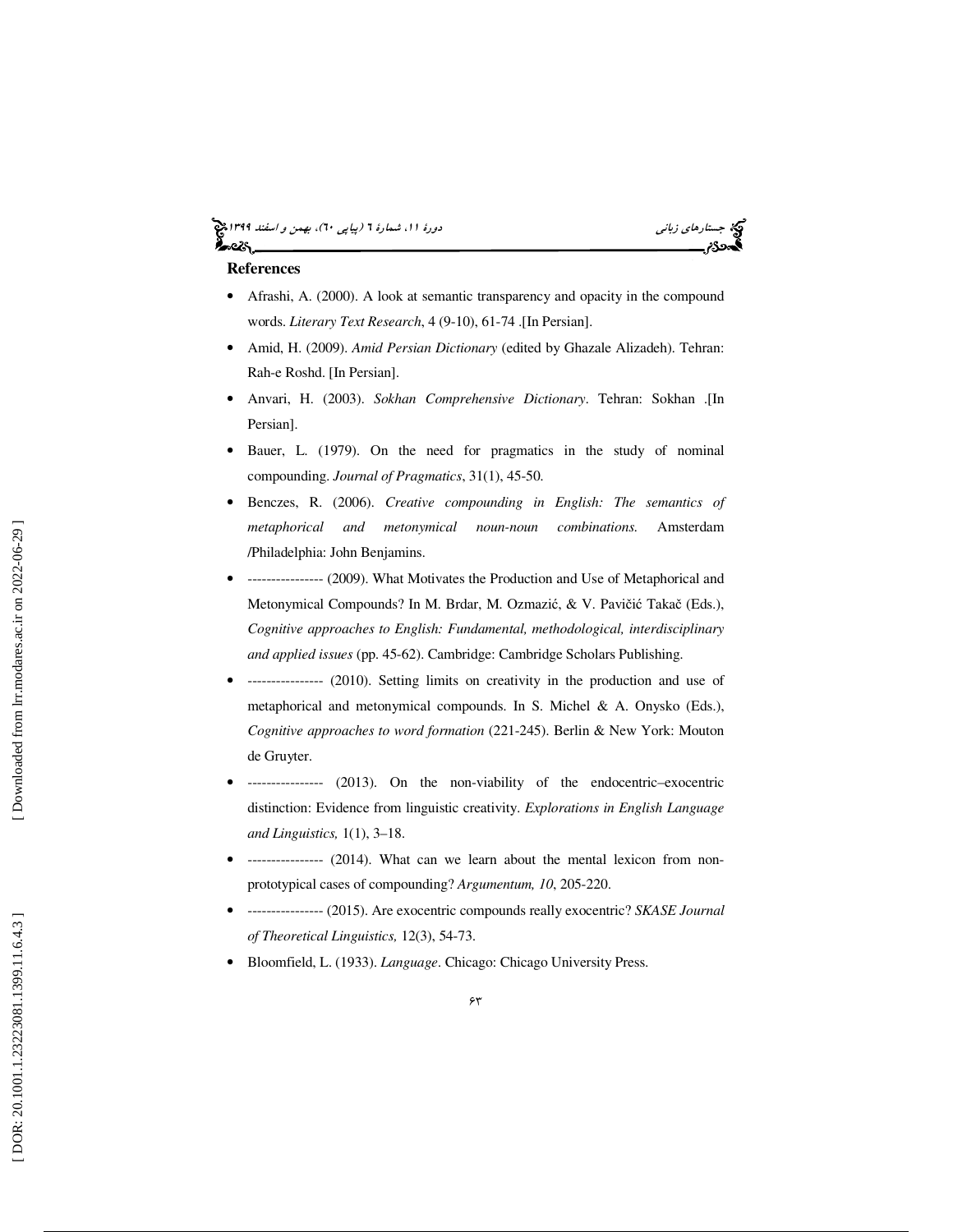# بر<br>تاريخ

معصومه ديانتي و همكاران واژههاي مركب درونمركز...

- Coulson, S. (2001). *Semantic leaps: frame-shifting and conceptual blending in meaning construction*. Cambridge: Cambridge University Press.
- Coulson, S., & Oakley, T. (2000). Blending basics. *Cognitive Linguistics, 11*(3– 4), 175–96. DOI: 10.1515/cogl.2001.014
- Dehkhoda, A. (1998). *Dehkhoda Dictionary (edited by Mohammad Moin & Jafar Shahidi)*. Tehran: University of Tehran [In Persian].
- Dressler, W. U. (2006). Compound types. In G. Libben & G. Jarema (Eds.), *The representation and processing of compound words* (PP. 23-44). Oxford: Oxford University Press.
- Estaji, A., & Ghanun, M. (2009). Exploring role of metaphor in Persian morphology. *Book of articles of 5th National Conference on Persian Language and Literature Research*. University of Sabzevar, 668-684 [In Persian].
- Evans, V., & Green, M. (2006). *Cognitive linguistics: An introduction*. Edinburgh: Edinburgh University Press.
- Fabb, N. (1998). Compounding. In A. Spencer & A. M. Zwicky (Eds.), *The Handbook of Morphology* (pp. 66-84). Oxford: Blackwell.
- Fauconnier, G. (1994). *Mental spaces: Aspects of meaning construction in natural language*. Cambridge: Cambridge University Press.
- Fauconnier, G., & Turner, M. (1998). Conceptual integration networks. *Cognitive Science*, *22*(2), 33–187.
- Fauconnier, G., & Turner, M. (2002). *The way we think: Conceptual blending and the mind's hidden complexities*. New York: Basic Books.
- Fauconnier, G., & Turner, M. (2003). Conceptual blending: form and meaning. *Recherches en communication*, *19*, 57–86.
- Gagné, C. L., & Spalding, T. L. (2009). Constituent integration during the processing of compound words: Does it involve the use of relational structures? *Journal of Memory and Language*, *60*, 20-35.
- Ghatreh, F., & Ghandehari, M. (2016). Exploring the construction of nouns with

Downloaded from lrr.modares.ac.ir on 2022-06-29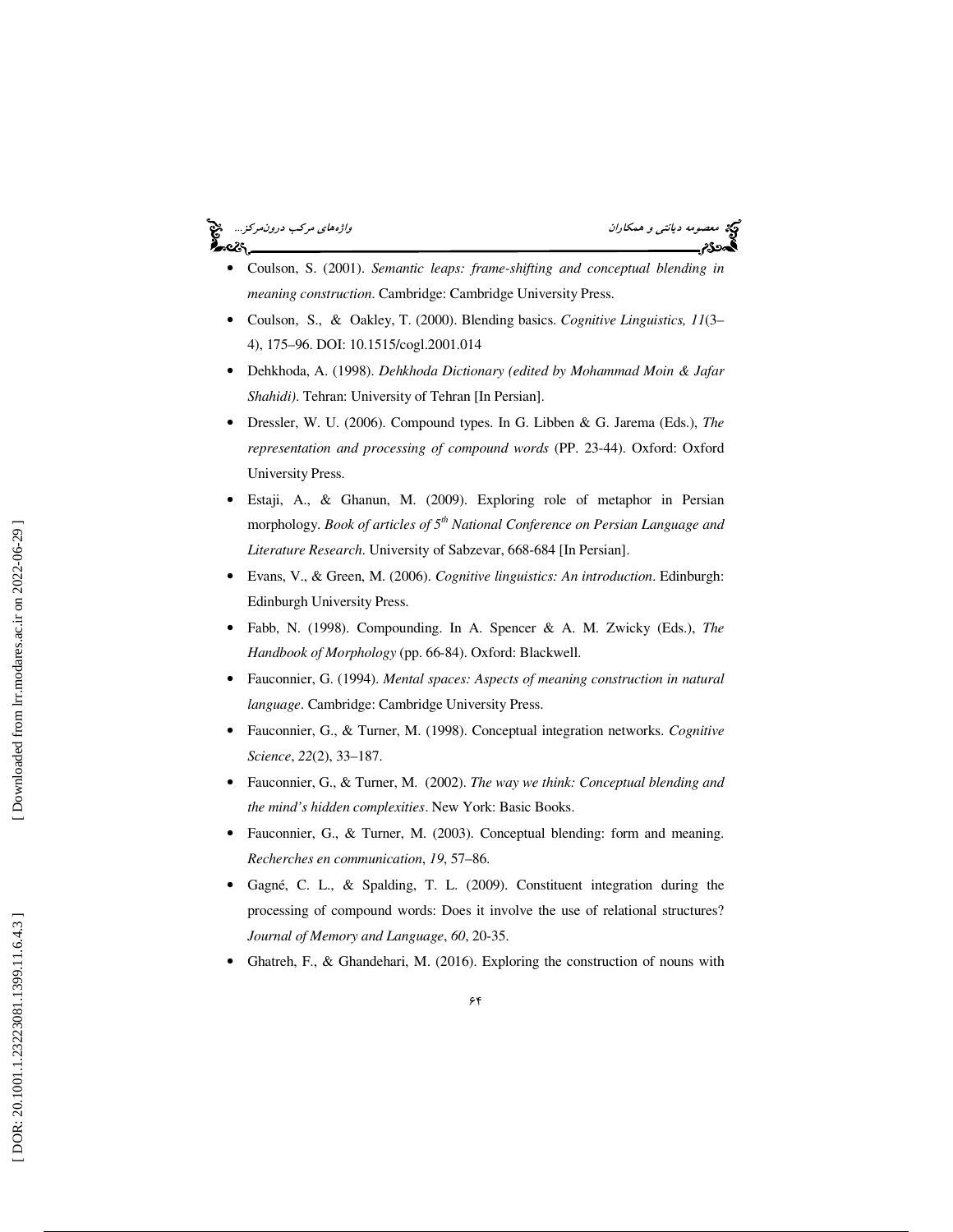# جستار*هاي زباني (بياپي 60)، بهمن و اسفند 1*398 هجرا بياني دورة 11، شمارة 1 (پياپي ٢٠)، بهم*ن و اسفند 1*394 هج

the structure of N1(O)N2 in Persian on the base of conceptual blending theory. *Proceeding of the 4th National Conference on Morphology*, 171-190 .[In Persian].

- Goldberg, A.E. (2015). Compositionality. In N. Reimer (Ed.), *The Routledge Handbook of Semantics. Routledge,* (419-434). New York: Routledge.
- Guevara, E., & Scalise, S. (2009). Searching for Universals in Compounding. In S. Scalise, E. Magni, & A. Bisetto (Eds.), *Universals of Language Today*, (101-128). Berlin: Springer.
- Hintikka, J. (1984). A hundred years later: The rise and fall of Frege's influence in language theory, *Synthese*, *59*, 27–49.
- Jackendoff, R. (1997). *The architecture of the language faculty [Linguistic inquiry monograph 28]*. Cambridge, MA: MIT Press.
- Jackendoff, R. (2002). *Foundations of language, brain, meaning, grammar, evolution*. Oxford: Oxford University Press.
- Jullian, P. (2002). Uncovering implicit information in original compounds. *ELT Journal*, *56*(4), 359–367.
- Kavka, S. (2009). Compounding and Idiomatology. In R. Lieber, & P. Štekauer (Eds.), *The Oxford Handbook of Compounding*, (19-33). Oxford: Oxford University Press.
- KarimiDoustan, Gh., & Vahid, A. (2013). A Semantic Analysis of Noun-Noun Compounds in Persian. *Journal of Researches in Linguistics*, *5*(8), 65-82 .[In Persian].
- Khabbaz, M. (2008). The position of head in non-verban compounds in Persian. *Name-ye Farhangestan*, *3*, 153-166. [In Persian].
- Li, M., & Gao, Y. (2011). An analysis of internet catchwords from the perspective of conceptual blending theory. *Theory and Practice in Language Studies*, *1*(6), 635-643. DOI:10.4304/tpls.1.6.635-643
- Moin, M. (1984). *Moin Persian Dictionary*. Tehran: AmirKabir .[ In Persian].
- Mierzwińska-Hajnos, A. (2015). More than blends and compounds: Conceptual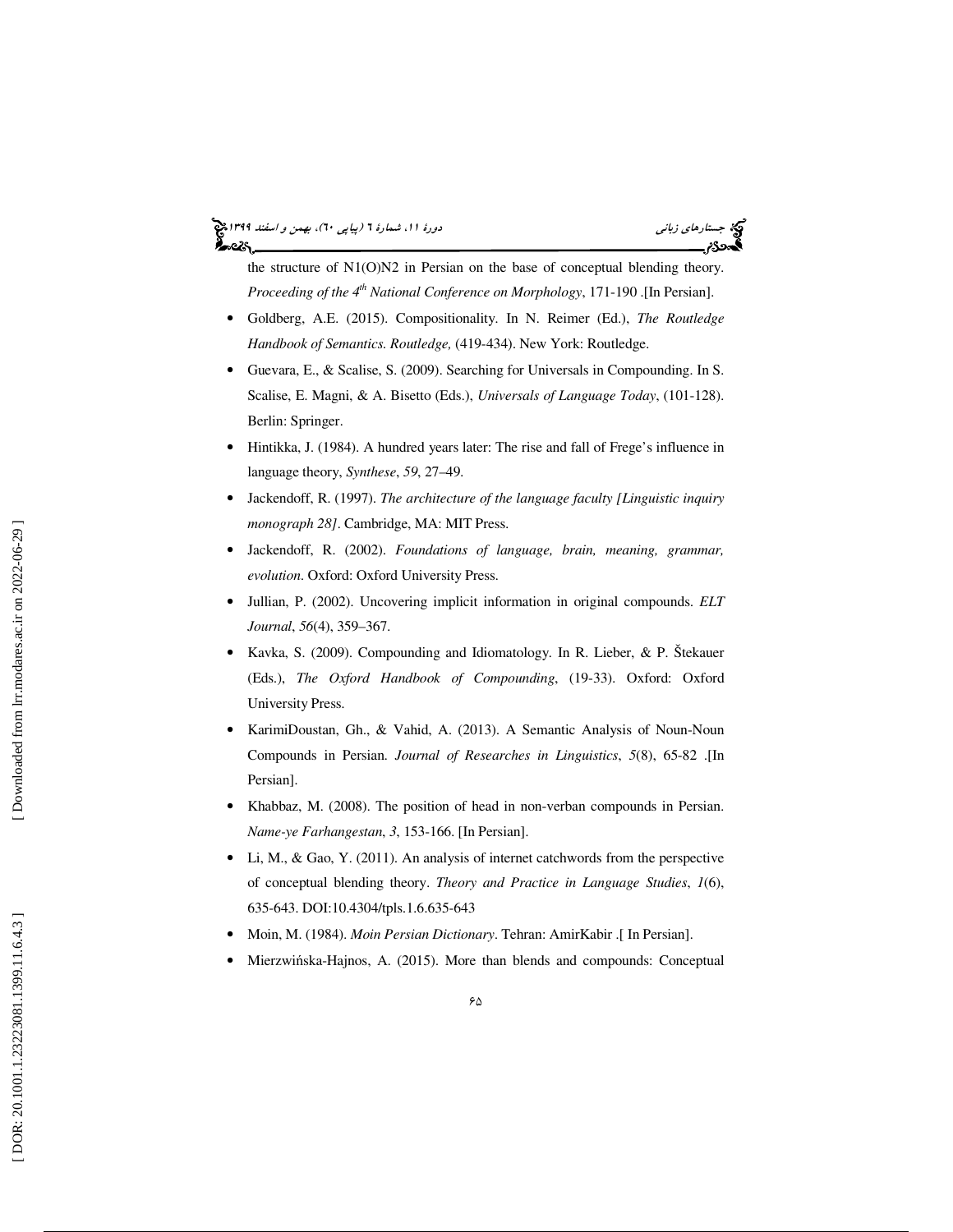# '∽વડ

می معصومه دي*انتي و همكاران واژههاي مركب درونمركز...*<br>**همین درون مركب درون مركب درون مركب درون مركب درون مركب درون مركب درون مركب درون مركب درون مركب درون مركب درون م** 

integration theory behind plant related linguistic expressions in Polish and English. *Lublin Studies in Modern Languages and Literature*, *39*(2), 65-89.

- MirEmadi, S.A., & Majidi, S. (2007). A semantic analysis of objective compounds in Persian. *Language and Linguistics*, 3(5), 55-70. [In Persian].
- Nicoladis, E. (2006). Preschool Children's Acquisition of Compounds. In G. Libben & G. Jarema (Eds.), *The Representation and Processing of Compound Words*, (96–124). Oxford: Oxford University Press.
- Okoye, A. N. (2016). Blending in Etulo compound words, *Journal of African Studies*, 5(2), 32-47.
- Onysko, A. (2014). Figurative processes in meaning interpretation: A case study of novel English compounds. *Yearbook of the German Cognitive Linguistics Association*, *2*(1), 69–88.
- Parto, A. (1994). *Word Finder: Dictionary of Persian Equivalents of Foreign Words*. Tehran: Assatir .[In Persian].
- Punske, J. (2016). Compounding. *Language and Linguistics Compass*, 10(8), 382– 393.
- Radden, G., Köpcke, K. M., Berg, Th., & Siemund, P. (2007). The Construction of Meaning in Language. In G. Radden et al. (Eds.), *Aspects of meaning construction* (1-15). Amsterdam/ Philadelphia: John Benjamins. DOI: 10.1075/z.136.02rad
- Sabzevari, M. (2012). Analysis and explanation of semantic relations in exocentric compounds in modern Persian. *Critical Studies in Texts and Programs of Human Sciences*, *12* (24), 45-61 .[In Persian].
- Sabzevari, M. (2013). Analysis of the semantic transparency and opacity in compound nouns of Farsi with a cognitive approach. *Language Related Research*, *4* (3), 55-73. [In Persian].
- Sabzevari, M. (2018). A study of meaning formation and inference and conceptual patterns of the endocentric compound nouns of Farsi. *Journal of Language*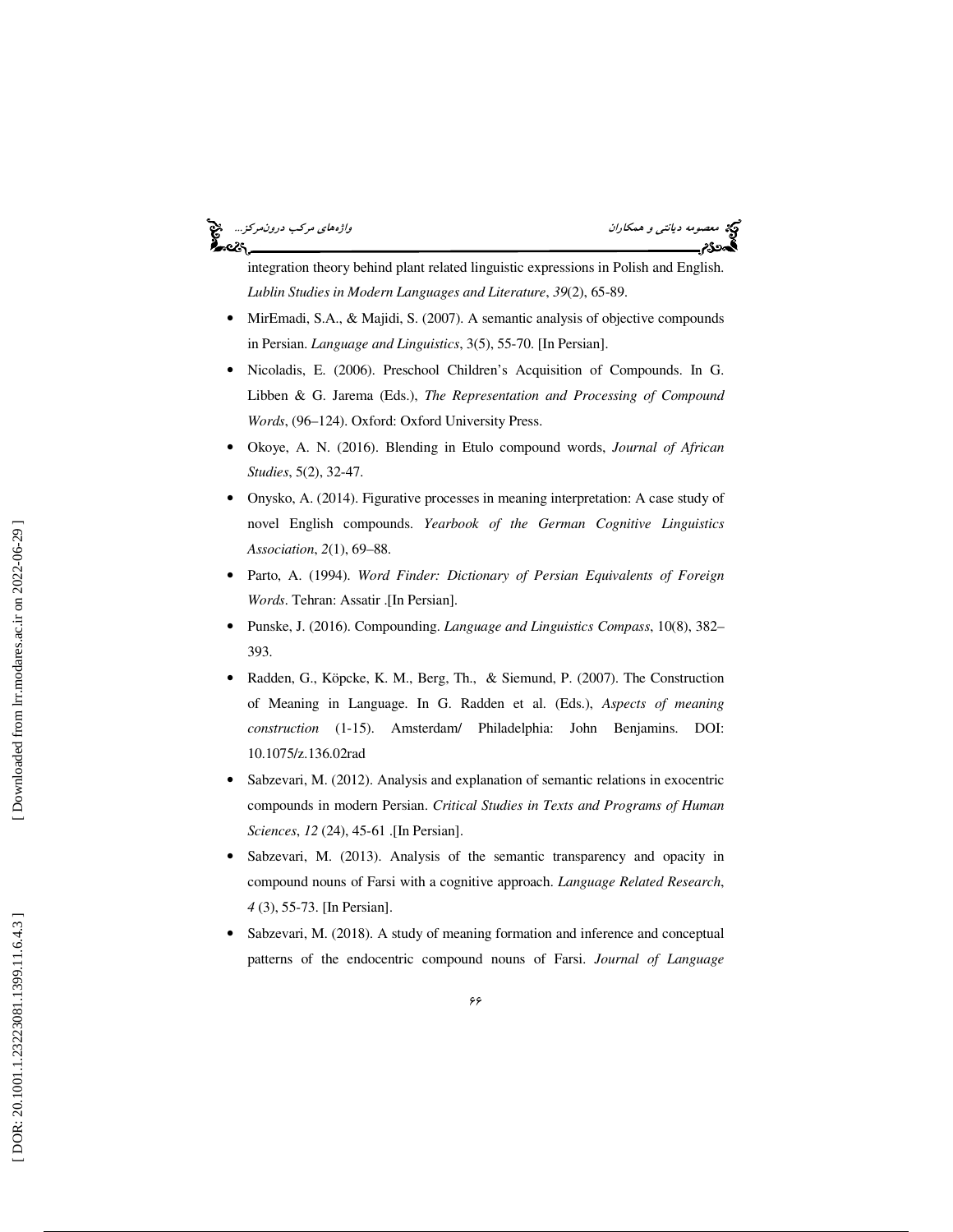#### جستار*هاي زباني (بياپي 60)، بهمن و اسفند 1*398 هجرا بياني دورة 11، شمارة 1 (پياپي ٢٠)، بهم*ن و اسفند 1*394 هج ಹಿಂದಿ

*Research*, *10* (27), 49-68. [In Persian].

- Scalise, S., & Guevara, E. (2006). Exocentric compounding in a typological framework. *Lingue e Linguaggio, 2,* 185–206.
- Schmid, H. J. (2011). Conceptual Blending, Relevance and Novel N+N-Compounds. In S. Handl & H.-J. Schmid (Eds.), *Windows to the mind: metaphor, metonymy and conceptual blending* (219-246). Berlin & New York: Mouton de Gruyter.
- Shaghaghi, V. (2008). *An Introduction to Morphology*. Tehran: SAMT. [In Persian].
- Sweetser, E. (1999). Compositionality and Blending. In Th. Janssen & G. Redeker (Eds.), *Cognitive linguistics: foundations, scope, and methodology* [Cognitive Linguistics Research 15] (129-162). Berlin: Mouton de Gruyter.
- Tabatabaei, A. (2004). *Compound Nouns and Adjectives in Persian*. Tehran: Markaz-e Nashr-e Daneshgahi. [In Persian].
- Tabatabaei, A. (2013). *Compounding in Persian*. Tehran: The Academy of Persian Language and Literature .[In Persian].
- Tarasova, E. (2013). *Some New Insights into the Semantics of English N+N Compounds,* Ph.D. Dissertation, Wellington: Victoria University.
- Taylor, J. R. (2002). *Cognitive grammar*. Oxford: Oxford University Press.
- Torabiyan, A. (2013). *An Analysis of Metaphor in Persian Noun-Noun Compounds Based on Cognitive Linguistics*. M.A. Thesis, Shiraz: Shiraz University. [In Persian].
- Tribushinina, E. (2011). Reference Points in Adjective-noun Conceptual Integration networks. In S. Handl & H.-J. Schmid (Eds.), *Windows to the mind: metaphor, metonymy and conceptual blending* (269-290). Berlin/ New York: Mouton de Gruyter.
- Turner, M. (1991). *Reading minds: The study of English in the age of cognitive science*. Princeton, NJ: Princeton University Press.